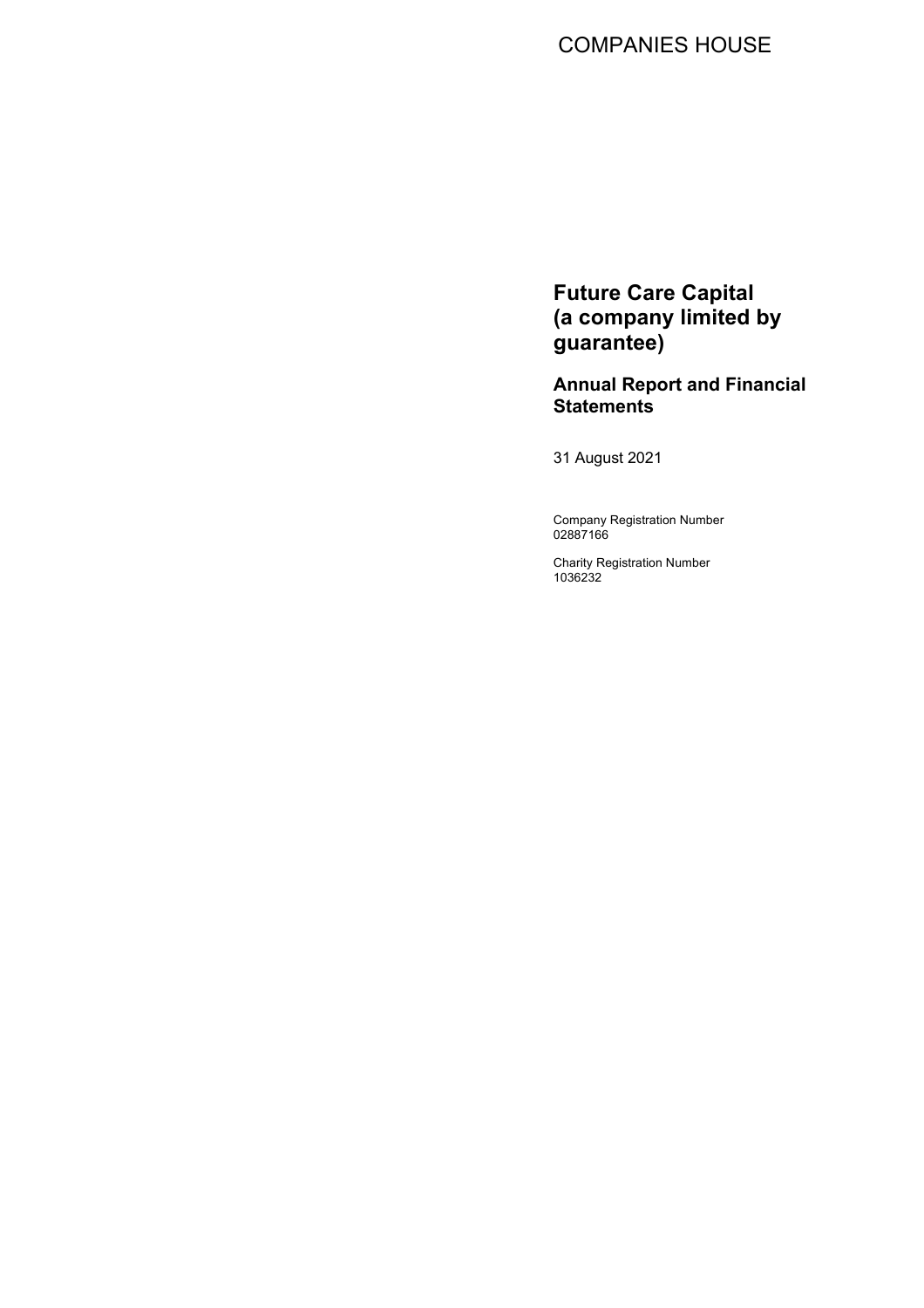# **Contents**

# **Reports**

| Reference and administrative details |    |
|--------------------------------------|----|
| Chair's report                       |    |
| Trustees' report                     |    |
| Independent auditor's report         | 14 |

# **Accounts**

| Statement of financial activities | 19 |
|-----------------------------------|----|
| <b>Balance sheet</b>              | 20 |
| Statement of cash flows           | 21 |
| Principal accounting policies     | 23 |
| Notes to the accounts             | 27 |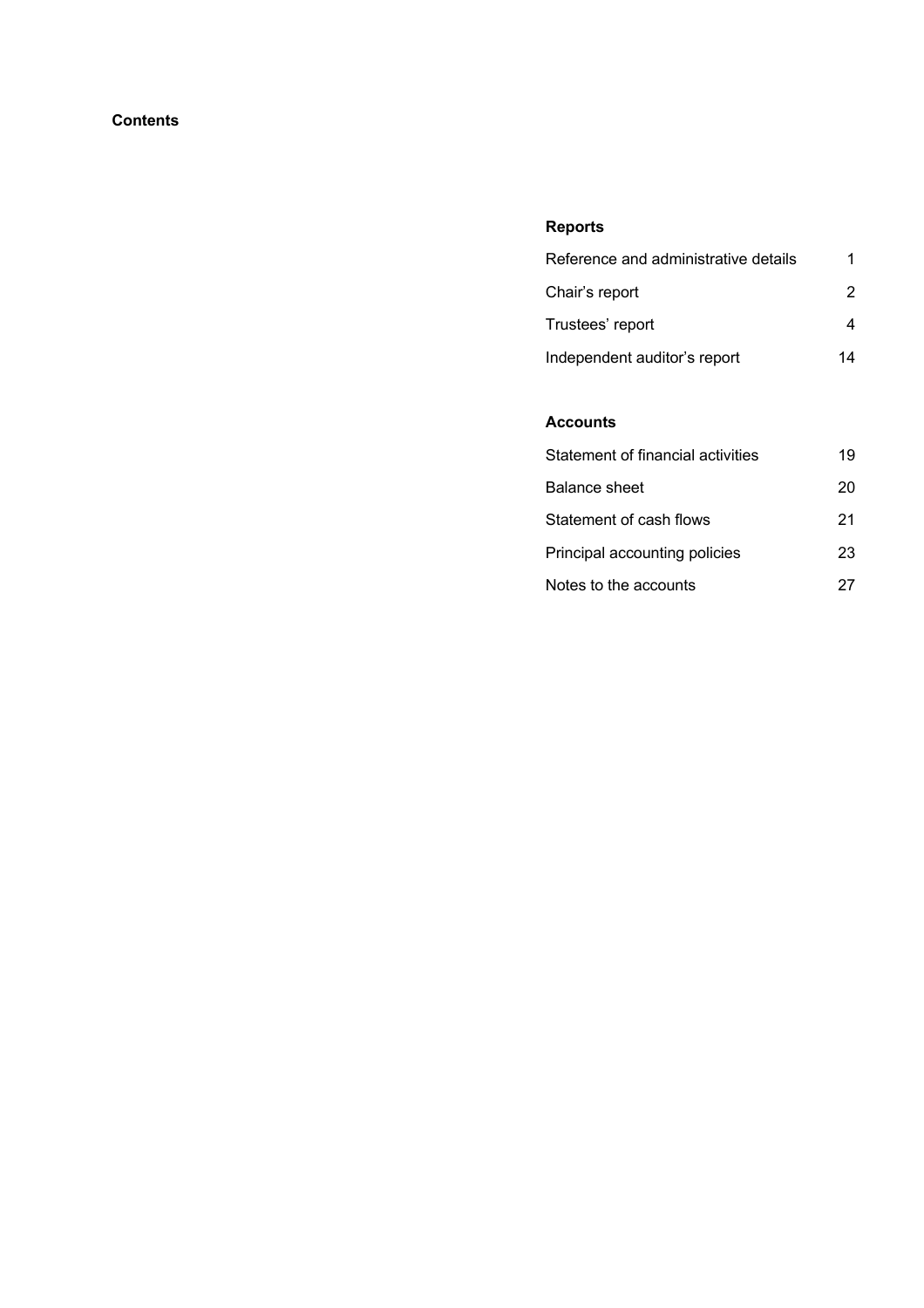# **Reference and administrative details** 31 August 2021

| <b>Patron</b>                                  | Her Majesty, The Queen                                                                                                                                                                                                                                                                                                                                                          |
|------------------------------------------------|---------------------------------------------------------------------------------------------------------------------------------------------------------------------------------------------------------------------------------------------------------------------------------------------------------------------------------------------------------------------------------|
| <b>Trustees</b>                                | Andrew Whelan - Chair<br>Julian Chislett (resigned 21 July 2021)<br>Mike Dixon (resigned 18 November 2020)<br>Irene Gray<br><b>Neil Churchill</b><br>Sylvia Lowe (resigned 29 October 2021)<br>Lise Pape<br>Jonathan Steel<br>Michael Dumigan<br>Michael Blackmore (appointed 29 September 2021)                                                                                |
| <b>Chief Executive Officer</b>                 | Greg Allen, Chief Executive Officer (resigned 5 April<br>2022)                                                                                                                                                                                                                                                                                                                  |
| <b>Key Management Personnel</b>                | David Milne, Director of Finance and Corporate<br>Services (until 12 July 2021)<br>Bealinda Lucas, Financial Controller (19 July 2021<br>onwards)<br>Annemarie Naylor Director of Policy and Strategy<br>(until 13 April 2021)<br>Sue Wixley, Director of Marketing and<br>Communications (until 13 January 2021)<br>Dave Dawes, Commercial Director (until 31 October<br>2020) |
| <b>Principal address and registered office</b> | Thomas House, 84 Eccleston Square, Pimlico,<br>London, SW1V 1PX                                                                                                                                                                                                                                                                                                                 |
| <b>Charity number</b>                          | 1036232                                                                                                                                                                                                                                                                                                                                                                         |
| <b>Company number</b>                          | 02887166                                                                                                                                                                                                                                                                                                                                                                        |
| <b>Auditor</b>                                 | <b>Buzzacott LLP</b><br>130 Wood Street<br>London<br>EC2V 6DL                                                                                                                                                                                                                                                                                                                   |
| <b>Legal advisers</b>                          | <b>Anthony Collins</b><br>134 Edmund Street<br>Birmingham<br><b>B3 2ES</b>                                                                                                                                                                                                                                                                                                      |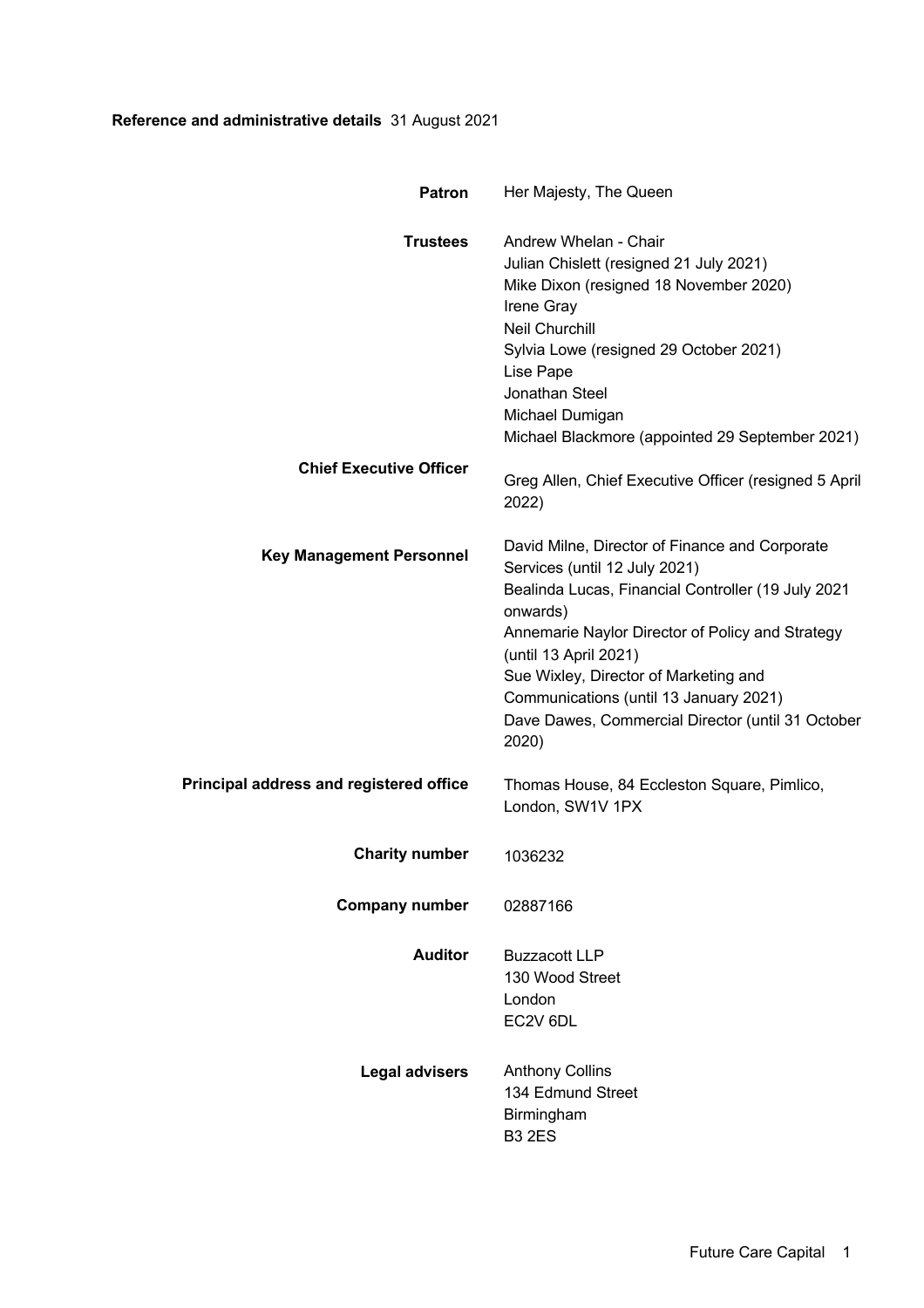### Chair's report

# *Facilitating and leading the beneficial transformation of health and care provision*

The pandemic has had a profound effect on the health and care sector, bringing to the fore the challenges facing our beneficiaries and highlighting the need for systemic transformation to ensure that the needs and expectations of those in receipt of care are met efficiently and effectively.

The value that Future Care Capital ('FCC') can bring in facilitating and leading this beneficial transformation has never been more important. As such, we have spent time this year clarifying our vision and refining our strategy, building on the work of previous years, to ensure that we are best placed to deliver on our objectives. In particular, we have focused on better elucidating our mission, and exploring how best to organise our operations to deliver it.

FCC is an ambitious and visionary organisation focused on facilitating and leading the beneficial transformation of health and care provision.

Specifically, we are addressing the fundamental question:

# *'What should a fit-for-purpose health and care system look like and how do we get there?'*

Implicit in the framing of our mission is the presumption that the existing systems are not fit for purpose. However, unlike many think-tanks, policymakers and other interested parties, our focus is explicitly on the experience of our beneficiaries – those in receipt of care, which will likely be all of us at various points throughout our lives.

In other words, we are focused on understanding the demand side of health and care and developing ways of translating this into a dynamic system capable of meeting current and future expectations effectively and efficiently.

At an esoteric level, we do this by asking the big, fundamental questions in order to paint a picture of how health and care could (and should) be experienced in the future, then mapping it against current experiences to plot a course for change.

On a more practical level we collaborate not only with policymakers, practitioners, think-tanks and other charities, but also with innovators, investors, providers and, of course, our beneficiaries themselves in order to design solutions that address real-world problems and create functioning exemplars, which demonstrate what is possible and accelerate the broader adoption of necessary health and care provision.

We strive to tackle problems from first principles, adopting evidence-based solutions to deliver desired outcomes instead of being rooted in dogma and received wisdom.

We are a commercially aware organisation, looking for opportunities to further the charity's interests by monetising our impact work in order to remain independent and sustainable. This includes investing our profit and capital in activities which directly benefit our beneficiaries.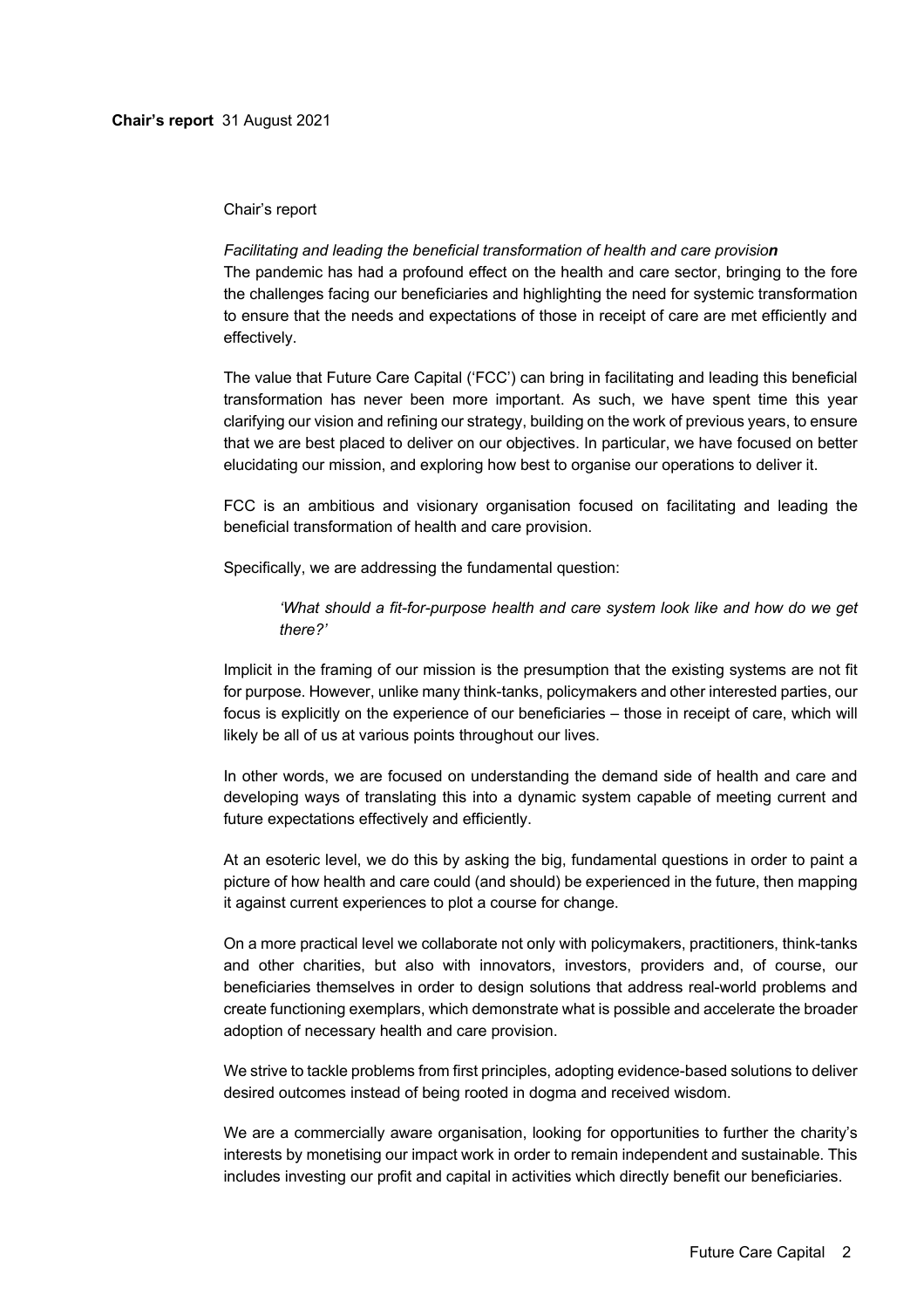### **Chair's report** 31 August 2021

Addressing the question of 'what a fit-for-purpose health and care system should look like and how we get there', by leading and facilitating its design and implementation, is the challenge we set ourselves when we embarked on our new direction in 2015 following the sale of the charity's awarding organisation business and assets.

This mission guides everything we do.

Since that time, our work has focused on policy and advocacy initiatives: developing relationships with, informing and influencing policymakers, practitioners and key opinion leaders through evidence-based research. This has led to a number of successes, including opportunities to inform and influence legislation, as well as developing deep insights into specific policy areas, e.g., healthcare data.

However, whilst this has undoubtedly been beneficial to informing our vision, as well as building our presence and key relationships, it has meant that we have strayed onto the path of a more traditional 'think-tank'.

This year has seen us begin the process of re-aligning the organisation towards our mission, having invested time in better articulating our strategy, voice, and approach, and exploring ways to monetise the value of our impact work.

There are exciting times ahead for FCC, and, as ever, I am grateful to the team for their efforts

and commitment.

Andrew Whelan

Chair of the Board of Trustees, Future Care Capital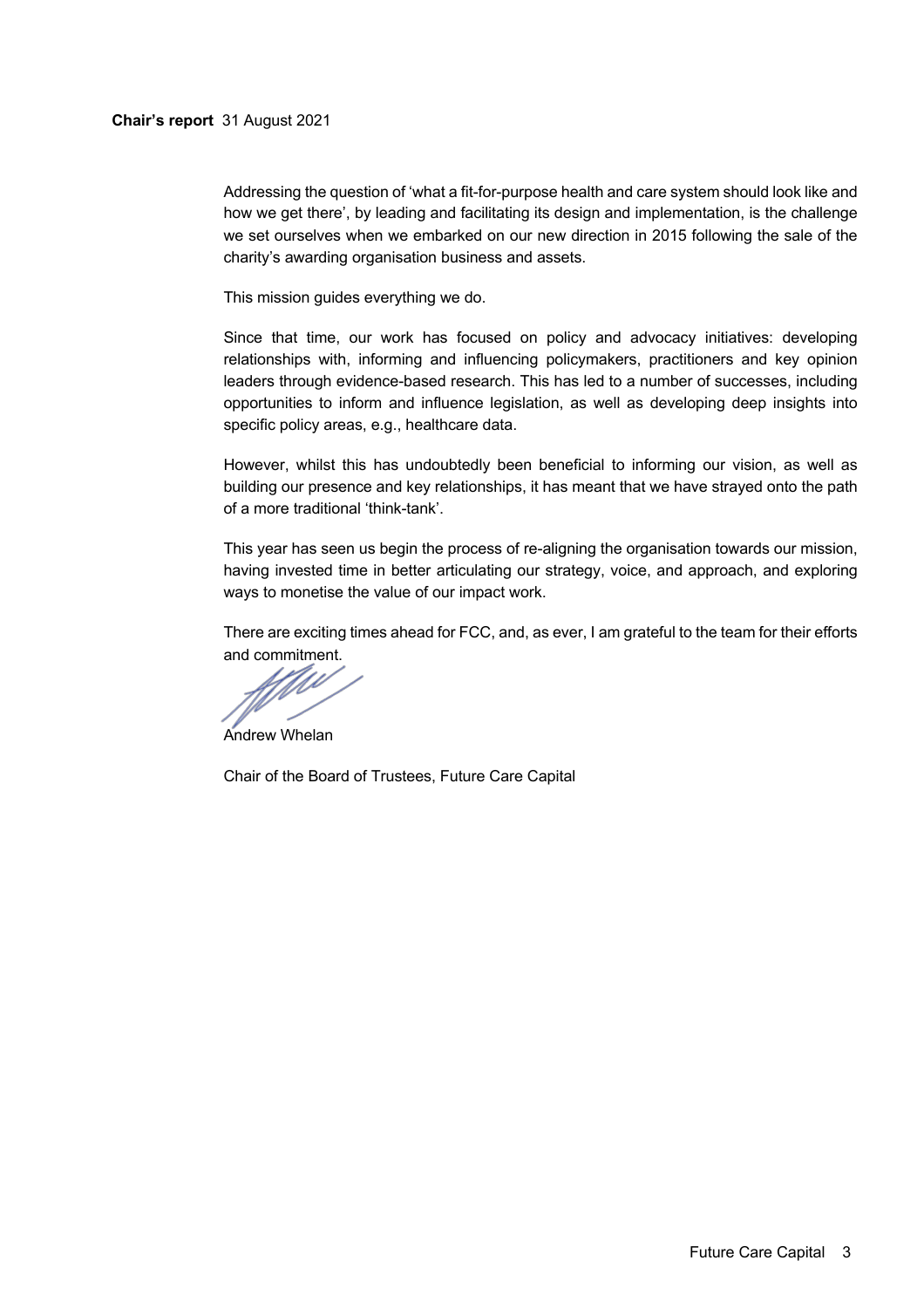The Trustees of Future Care Capital present their statutory report together with the financial statements for year to 31 August 2021.

The report has been prepared in accordance with Part 8 of the Charities Act 2011 and equates to a directors' report for the purpose of company legislation.

The financial statements have been prepared in accordance with the accounting policies on pages 23 to 26 of the attached financial statements and comply with the charitable memorandum and articles of association, applicable laws and the requirements of Statement of Recommended Practice "Accounting and Reporting by Charities: Statement of Recommended Practice" applicable to charities preparing their accounts in accordance with the Financial Reporting Standard applicable in the United Kingdom and Republic of Ireland (FRS 102).

### **Governance, Structure and Management**

#### *Governance*

Future Care Capital is a charitable company limited by guarantee. It is governed by its Memorandum and Articles of Association adopted 11 March 1984 and last amended in January 2021.

#### *Trustees*

The Trustees of Future Care Capital ("the Charity") are the charity's Trustees under charity law and the directors of the charitable company. The Trustees who served in office as Trustees during the period and subsequently are:

#### **Trustees**

| Andrew Whelan - Chair                           |
|-------------------------------------------------|
| Julian Chislett (resigned 21 July 2021)         |
| Mike Dixon (resigned 18 November 2020)          |
| <b>Irene Gray</b>                               |
| Neil Churchill                                  |
| Sylvia Lowe (resigned 29 October 2021)          |
| Lise Pape                                       |
| Jonathan Steel                                  |
| Michael Dumigan                                 |
| Michael Blackmore (appointed 29 September 2021) |

Future Care Capital benefits from a committed Board of Trustees who bring a breadth of managerial experience and give their time generously to serve on the Board as well as to help promote the charity. The Board of Trustees sets the vision, strategic goals, plan, and budget, monitors their implementation, determines the policy for investment of Future Care Capital's reserves, and ensures Future Care Capital complies with relevant legislation and regulations. Trustees take responsibility for one or more areas of responsibility, which may include being appointed to a committee.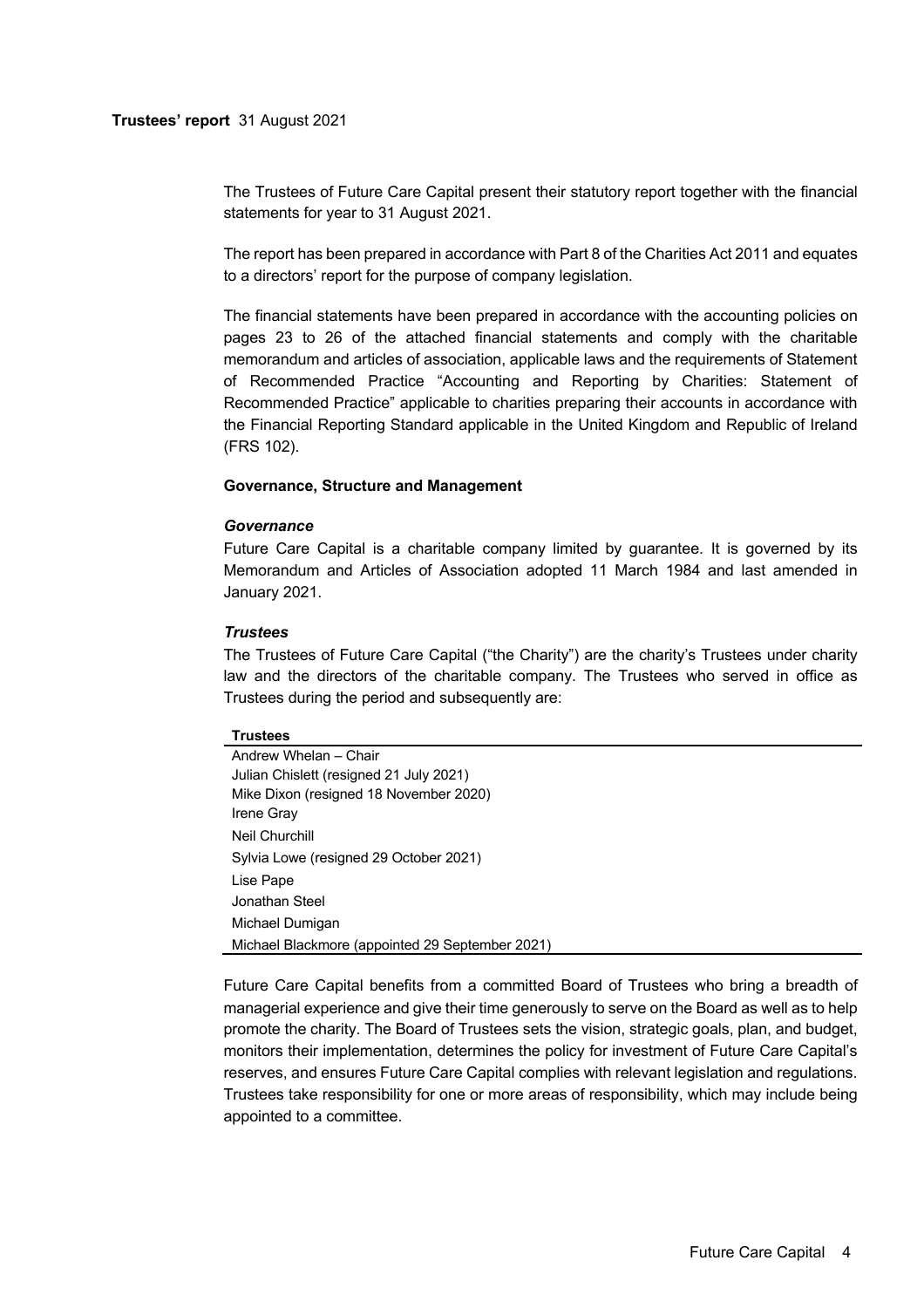The Board met seven times, the General Purposes Committee met three times, the Risk and Audit Committee met twice, and the Remuneration Committee met once during the financial period. The Board elected to suspend the regular activities of its sub-committees and deal with all matters as a full Board. The Board's principle activities in this financial period were to: better articulate the Charity's strategy; re-align the Charity's priorities towards its mission; and continue to oversee the Charity's operations.

New Trustees are appointed for a four-year period by Future Care Capital's Board. They can be re-appointed at the end of their term of office for a further four years. Trustees currently represent employment interests in the health and care sectors, charitable finance, digital communications and hold other roles in the voluntary sector. The Chair is appointed for a fouryear period and can serve a maximum of two terms of office. In January 2021 our articles of Association changed to allow our Chair, Andrew Whelan to stay as a trustee and chairman until February 2025.

New Trustees receive information supporting their induction, which includes relevant Charity Commission documents, a copy of the Articles of Association, strategy documents, the annual reports and accounts, governance arrangements, access to previous Board papers and minutes of meetings, and other relevant documents. Introductory training on the duties and obligations of Trustees is provided and additional training is provided on an ad-hoc basis depending on identified needs and any changes to legislation.

Future Care Capital's Governance arrangements comprise the following:

**The Trustee Board**: sets the vision, strategic goals, plan, and budget, monitors their implementation, determines the policy for investment of Future Care Capital's reserves, and ensures Future Care Capital meets relevant legislation and regulation.

The Governance structure includes the terms of reference of the Board and its Committees.

The Chair and the Trustees receive no remuneration for their work with the Charity. The Trustees are entitled to reimbursement of expenses solely connected with the discharge of their duties. In the financial year no expenses were claimed by Trustees (2020 – £413 by three Trustees).

Trustees make declarations regarding any conflict of interest, and this is confirmed at each Board meeting. Trustees had no activities with related parties or co-operation with other organisations connected with the Charity from which they received benefits. The Charity's policy regarding conflicts of interest is set out in its Articles of Association and it acts in full compliance with Charity Commission Guidelines and best practice.

### *Trustee governance*

To stay fit for purpose, the Board recognises that it must systematically refresh and develop. Following the departure of two Trustees in the period (and a further Trustee after the period end), the Board undertook a skills audit and recruited a new Trustee in order to replace key skills. A specialist recruitment agency was used for this process.

Third party professional indemnity insurance is provided for the Trustees to cover them against claims that may arise from their legitimate actions as Trustees.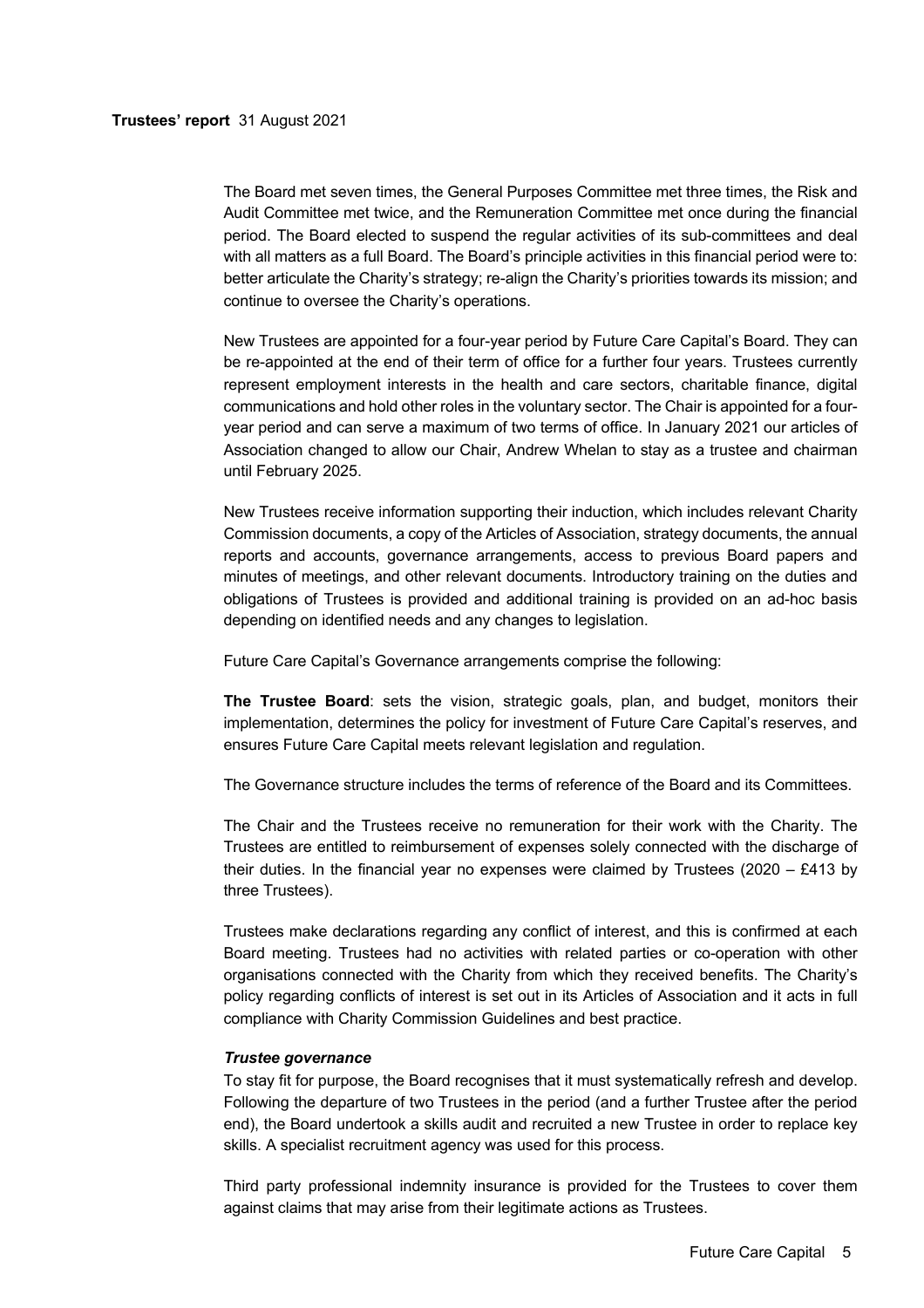#### *Operational management*

Key decisions are managed through the Board of Trustees reviewing and approving the business plans and budgets. Authority is delegated to the Chief Executive who is responsible for developing and implementing plans, products and services within the overall guidelines and policies set by the Trustees. The Chief Executive is responsible for representing Future Care Capital externally and for ensuring that Future Care Capital's values are communicated and observed. He is responsible for the recruitment, training and development of the executive and management team**.**

The Chief Executive is also responsible for producing regular planning and performance updates, financial and management reports which are included on the Board agenda.

#### *Risk management*

The Risk Register developed by Trustees was maintained and updated during the year in line with the detailed risk management framework. This involves identifying the risks faced by the organisation, prioritising these in terms of potential impact and likelihood of occurrence and identifying means of mitigating the risks. Risk management is an integral part of decision making and routine management. It is incorporated with the strategic and operational planning processes across the organisation. All staff are regularly asked to share any risks they may identify and add them to the strategic register. Separate risk assessments are performed for individual projects and separate registers maintained as appropriate.

The risks are categorised under reputational/vision, operational, financial/commercial, governance, delivery and environmental. The day-to-day management of risk is delegated to the executive team with regular reviews by the Board of Trustees.

The most significant risks to the Charity in 2020/21 were the challenges of ramping up sustainable income streams and the impact of the COVID-19 pandemic, both financially and on operations. These were both very high especially given the Charity's reliance on its investment portfolio for operational funding and the impact of market volatility on investment values and returns. To mitigate this risk the Charity maintained its defensive portfolio weighting strategy so as to retain value in the face of market downturns. The Board receives regular updates from its investment manager, Evelyn Partners (formerly Smith and Williamson), so as to keep Trustees apprised of performance and allow for timely changes in strategy.

The Charity has struggled to increase operational revenue significantly so as to it reduced reliance on the investment portfolio. Addressing this risk has been a top priority for the Board throughout the period and the principal objective of the Chief Executive and Charity this year. The Board has provided guidance, suggestions and support to revenue generation initiatives and continues to take an active interest in progress in this area.

A further financial risk exists in relation to the Charity's direct investment into Healthera, which was made as a precursor to the establishment of the Charity's Innovation Fund, with the intention of transferring the investment to the Innovation Fund following its first close. Delays to the raising of the fund mean that the Charity's investment remains a direct investment, which monitored through regular reports from the company and a board observer position, who updates the Board of Trustees on the investment's risks and performance.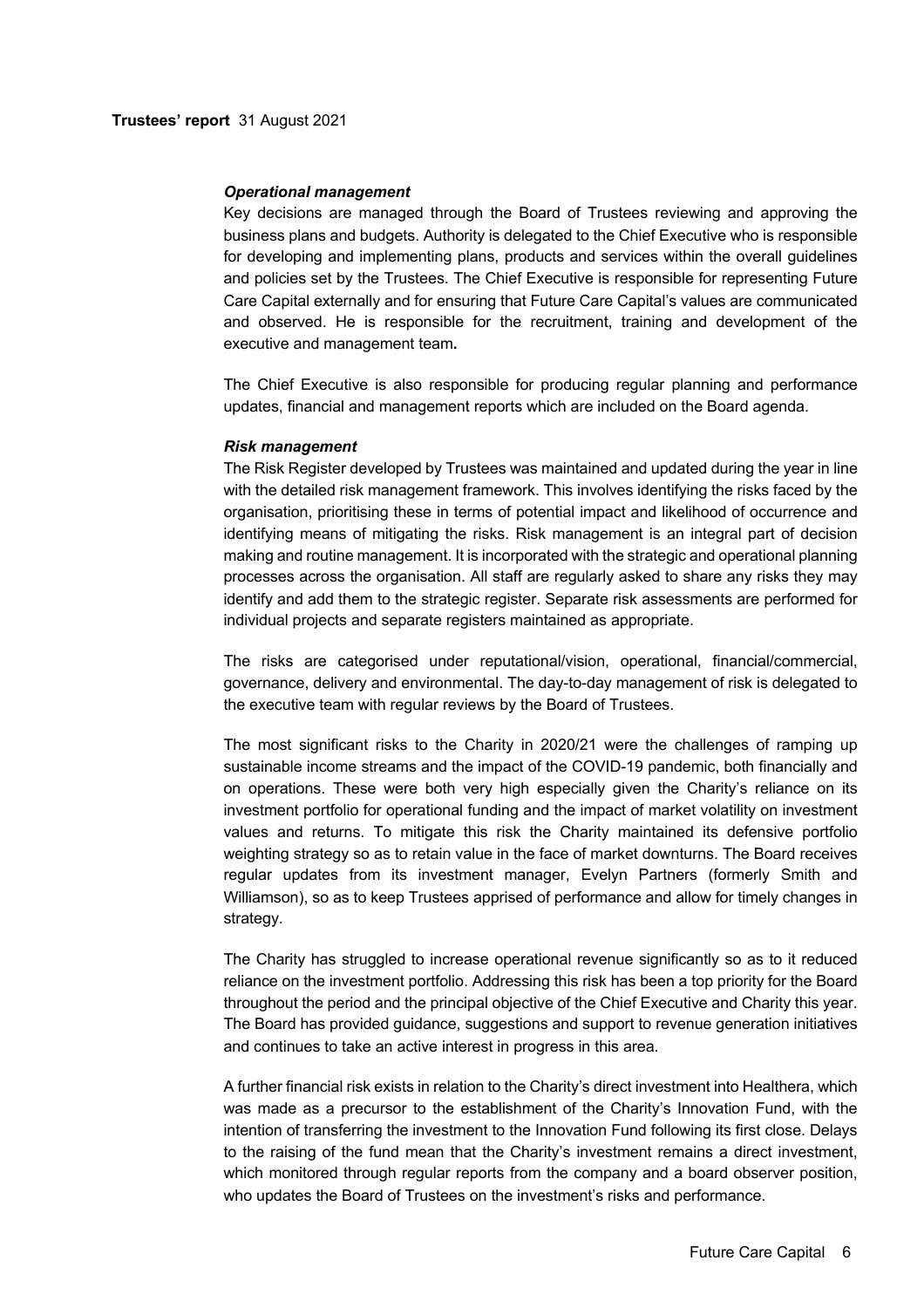## *Public benefit*

In formulating Future Care Capital's strategic aims and planning future activities, the Trustees have given careful consideration to the Charity's public benefit aims and have complied with the duty in Section 17 of the Charities Act 2011 to have regard to public benefit guidance published by the Charity Commission.

Continuous monitoring at regular meetings of the Board ensures the Charity's operations and activities remain in line with the public benefit aims requirements set out in guidance published by the Charity Commission and in law. The Charity has built on its existing measures of impact and introduced a new framework to track how it achieves its wider goals and objectives

All charitable functions are linked and regularly reviewed to ensure they continue to meet public benefit regulations.

Future Care Capital's vision and mission show that it is committed to facilitating and leading the beneficial transformation of health and care provision for its beneficiaries – all those in receipt of care.

## **Financial review**

## *Results for the period*

A summary of the period's results is given on page 19 (SOFA) of the financial statements.

The principal funding source for Future Care Capital is the Investment Portfolio managed by Evelyn Partners (formerly Smith and Williamson). This included net investment gains of £1,013k (2020 - £129k) and other income from the investment portfolio and cash holdings of £215k (2020 - £229k). £99k (2020 – £76k) was received in revenue from grants and consultancy. Despite challenges in delivering operational revenue, Trustees remain confident that this will not materially impact the Charity's operations going forward, given the size of the Charity's Investment Portfolio.

In the year ended 31 August 2021 total expenditure was £1,279k (2020 - £1,518k), of which £208k (2020 - £170k) was related to expenditure on the Innovation Fund start-up activities. Expenditure in the period supported the key objectives as set out on page 9.

# *Pension fund*

The only historical pension liability relates to The Camden Pension Fund liability for a former member of staff that was revalued by an actuary at 31 August 2019. This is explained further within the principal accounting policies on page 31.

# *Reserves policy*

Future Care Capital held free reserves of £10,766k (2020 - £10,708k) at the year end, and the planned operating expenditure for the financial period was principally associated with policy and insight, the establishment of the Innovation Fund and advocacy work.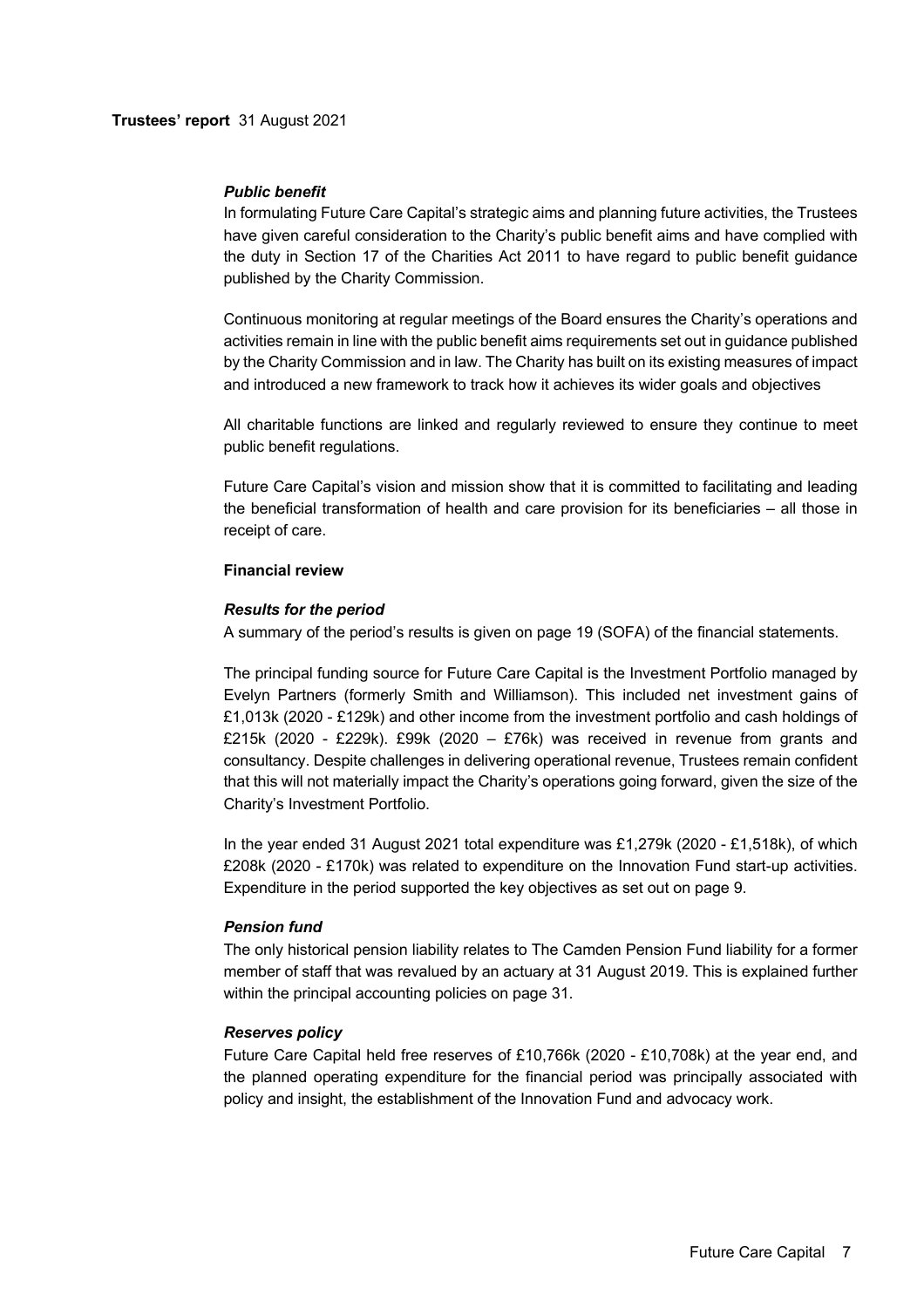The Charity's reserves policy was re-confirmed in-year as appropriate having considered the impact of the pandemic and agreed by the Board to hold a minimum of the sum of the total outstanding planned capital exposure for the investment plan, totalling £2,750,000, plus a 12 month forecast of operating expenditure at £1,500,000 (individual annual year budget dependent).

Reserves are currently significantly above the level required by the policy. Funds will be drawn down to fund operational and investment activity and this will be actively monitored. If reserves reach within 20% of the levels stated within the reserves policy, activity plans and budgets will be reviewed to ensure an adequate level of reserves are maintained. Burn-rate and returns are reviewed and discussed at each Board meeting. A sustainable revenue generation strategy and plan are in progress to reduce reliance on drawing down reserves to fund operations, with active revenue generation initiatives in the plan for this period.

### **Investment policy and performance**

The Trustees have invested Future Care Capital's assets in accordance with the Trustees' powers and responsibilities under the Charities Act 2011 and in accordance with the Memorandum and Articles of Association. The Charity's reserves continue to reside in a managed portfolio administered by Evelyn Partners (formerly Smith and Williamson). The Evelyn Partners investment mandate incorporates provisions around ethical investing, including restrictions on types of investments held such as alcohol, tobacco, gambling, and armaments through negative screening.

The principal aim of the investments is to preserve capital in real terms and to reinvest gains within the portfolio. During the continuing implementation and growth of the revenue generation strategy costs are largely being funded by investment returns and funds will be drawn down as appropriate to fund ongoing operations until other revenue streams are established. The investments are regularly monitored so that they are not inimical to the charity's objects. Within the period the investments yielded net unrealised gains of £1,013k and investment income of £215k on an average invested sum of £10,548,000 providing a total return of 1.2%. The Charity also held funds within a current account for operating expenditure. Trustees confirmed the Investment Portfolio was appropriately positioned in the period, evidenced by the limited, but still significant, exposure to the market downturns due to the impact of the pandemic. The losses were regained within the period.

The Charity continues to hold a direct, mixed motive investment in Healthera valued at £250k.

## **Objects of the Charity**

The charitable objects for which Future Care Capital is established in its governing document are to promote education, training, quality and standards in care, health and education and allied disciplines.

### **Beneficiaries**

Future Care Capital's beneficiaries are all of those in receipt of care.

### **Vision**

A functioning, fit-for-purpose health, and care system.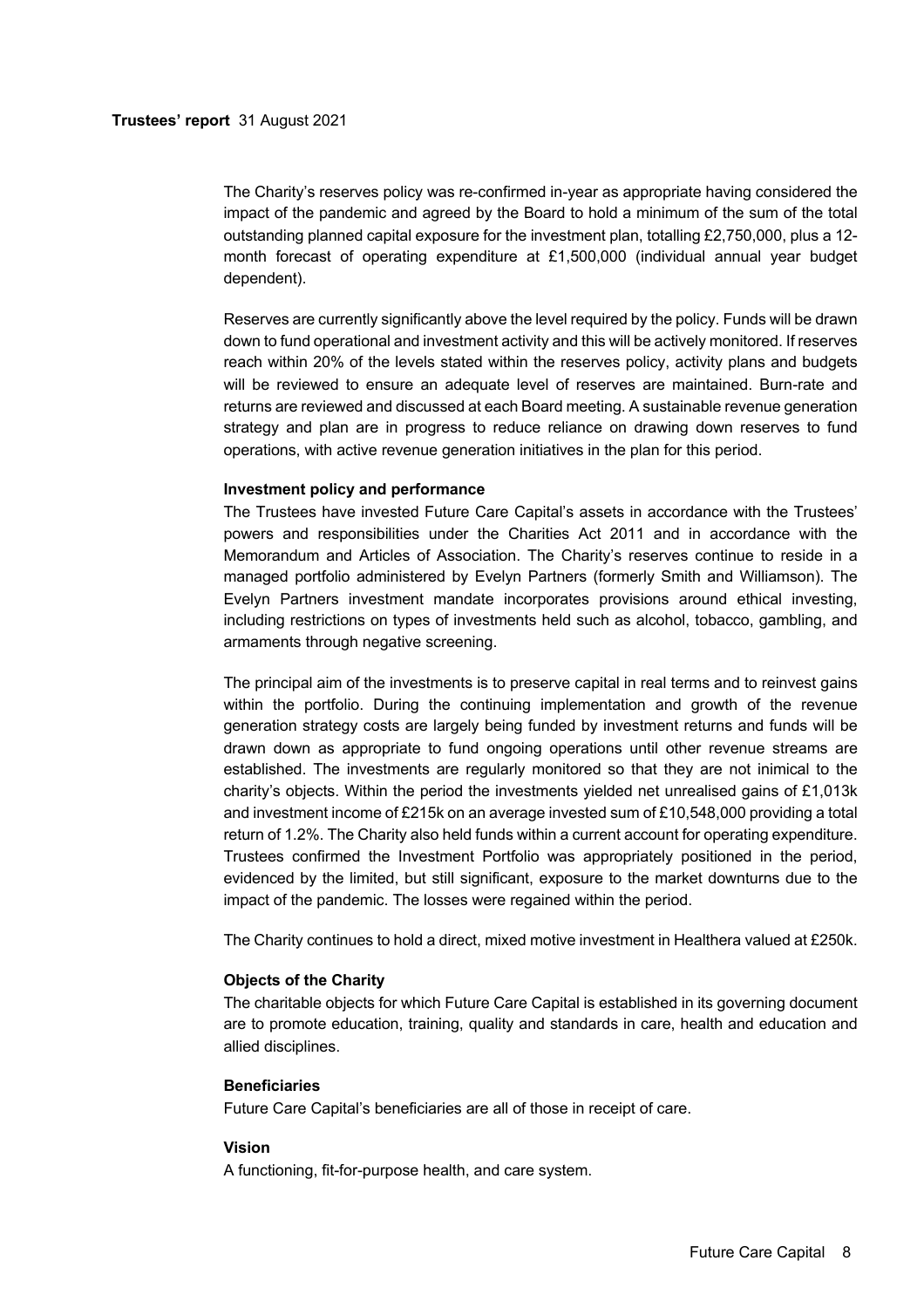### **Mission**

To lead and facilitate the design and implementation of a functioning, fit-for-purpose health, and care system.

## **Approach**

Facilitating lasting beneficial change through collaboration, influence, thought leadership, and constructive debate. Bringing together all constituents (e.g., policymakers, practitioners, innovators, investors, carers, the cared-for, public, other interested parties) in pursuit of the Charity's Mission and Vision. Communicating from the perspective of our Beneficiaries: storytelling: human; emotive; plain-language; lived-experience. The Charity's 'Voice'.

### **Strategy**

- ◆ **Outlook** maintain an evolving, informed view of a functioning, fit-for-purpose health, and care system and the current 'State of the Nation'.
- ◆ Leadership articulate and publicise, in the Charity's Voice, our Outlook in order to lead and align relevant constituents in progressing our Mission.
- ¨ *Impact*  identify and address key fundamental questions, which inform the Charity's Vision and view of the current State of the Nation.
- ¨ *Commercialisation*  develop revenue-generating opportunities to monetise the value of our Impact work.
- ¨ *Investment*  reinvest profit and capital to further the Charity's Mission, Vision, and Object.

### **Objectives for the period**

Future Care Capital's primary objectives for the period to fulfil the public benefit aims were to:

- Collaborating across the political spectrum to leverage the value of healthcare data and secure investment in care data and technology
- $\bullet$  Central and local government engagement to achieve the Charity's strategic ambitions
- $\bullet$  Establishing an innovation fund(s) that will deliver positive societal benefit
- Delivering sustainable revenue generation

### **Review of significant activities undertaken to achieve charitable objectives**

### *Community of Practice Collaboration with the Health Foundation*

Working with the Health Foundation, this project connects practitioners, policy-makers, academics and innovators on the use of social care data. Better social care analytics will support better decision-making, service design and provision of adult social care. The Community also showcases 'best practice' exemplars to highlight the benefits and possibilities in social care analytics.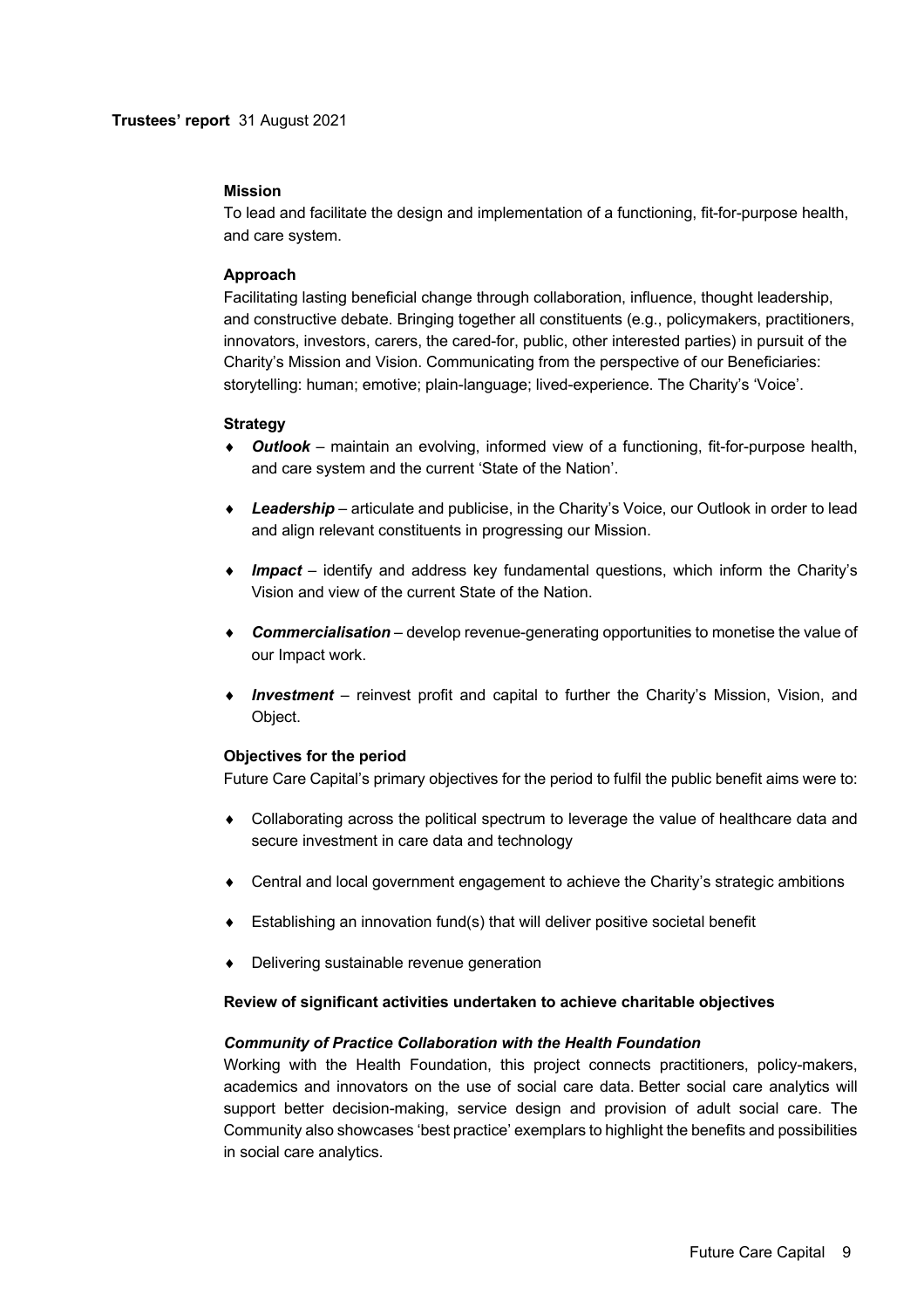### *Social care tech reviews*

Starting in February 2021 a series of four reviews were instigated. The first published was our home care technology review, followed by Mental Health. The final two were published in 2021-22 along with a sector overview giving an overall outlook on the technology in social care. The aim of these reports is to shine a spotlight on the innovators within each space and to help them grow.

## *Fictions: Health and Care Re-Imagined*

A project commissioned by the Arts Council. This is a series of 12 short stories over two years exploring health and medical related technologies and extrapolating them into near future scenarios for health and social care and examining the implications for recipients of care and stakeholders. The series is intended to engage a wider audience in the health and social care debate using an easily accessible medium. By raising the profile of the issues and also providing challenging discussion points, the fictions series aims to bring greater interaction and engagement with our beneficiaries.

## *National Data strategies*

In partnership with the National Care Forum, the Charity's response to the draft health and social care data strategy. The Charity focussed on adult social care and are seeking key reform in the Health and Social Care Bill. We have 15 key points that we are seeking from the consultation, including:

- Clear terms of engagement with the sector on providing data, use of data, and access to data is vital;
- Clarity on purpose and function of data collection is essential;
- The need for social care to have its own chapter, as well as being integrated through the strategy.

We look forward to the parliamentary debate regarding the Health and Social Care Bill

# *Law change in the Medicines and Medical Devices Bill*

The Medicines and Medical Devices Bill (now Act), is a key piece of legislation for the future of digital health and care provision in the UK. It sets a framework for legal and regulatory development for the safe and efficacious deployment of a vast range of tools in clinical and adjacent environments of care delivery. How AI and data are approached in this have very real consequences for our beneficiaries and our policy work on this bill helped secure vital amendments to protect patient information in commercial deals involving medical devices and healthcare.

### *Innovation Fund set-up and direct investment*

We continue to pursue our objective of raising and managing a commercial investment fund focused on investing in innovative companies aligned to our mission and vision. As a precursor to establishing our own fund, the Charity is exploring opportunities to partner and invest alongside established fund managers. Allied to this, the Charity instigated a project with a prospective investment partner to develop a framework for assessing, monitoring, and benchmarking the social impact of health and care investments.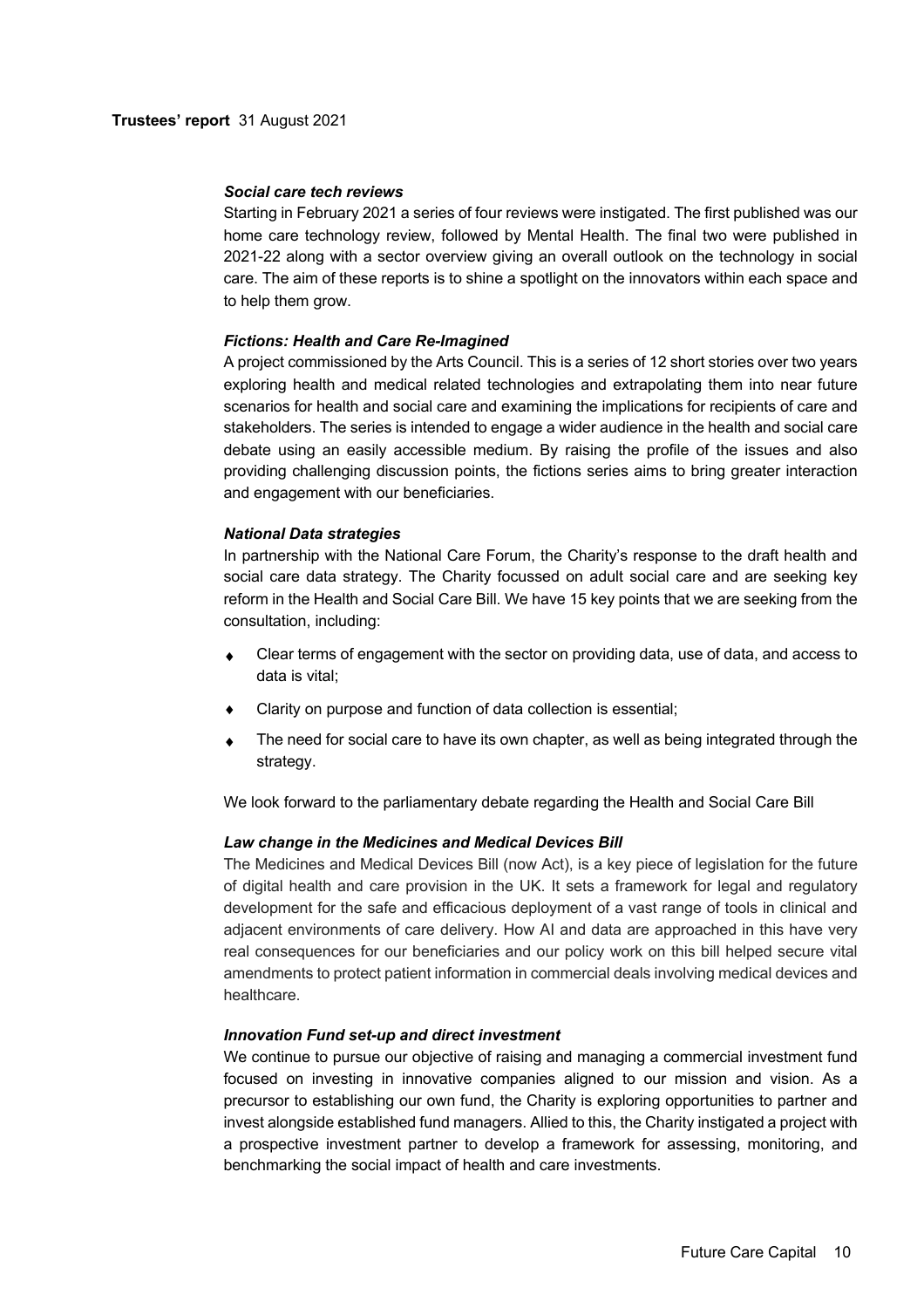### **Current activity**

The Charity's current priority is to develop and prove a sustainable revenue-generating operational model aligned to its mission and vision. Focusing on real-world challenges identified through our proprietary research, we are facilitating the development and implementation of a framework for commissioning innovative mental health services by leading and facilitating the collaboration of relevant commissioners, innovators, regulators, key opinion leaders and, of course, beneficiaries. Through creating this exemplar, we aim to prove a replicable, operational model that: has an immediate beneficial impact on those in receipt of care; promotes innovation and accelerates the adoption of effective solutions; can be easily adapted to address other challenges; has multiple revenue-generating opportunities; and informs Future Care Capital's Vision and Mission.

Allied to this project is the development of a methodology for articulating the Charity's Vision and view of the current State of the Nation, as well as publicising the key insights from our, and others, work, with a particular emphasis on how these relate to our Mission and Vision.

#### **Going concern**

The Trustees have concluded that there are no material uncertainties related to events or conditions that may cast significant doubt on the ability of the Charity to continue as a going concern. The Trustees are of the opinion that the Charity will have sufficient resources to meet its liabilities as they fall due over the next 12 months and have considered the impact of the pandemic on charity operations, revenue generation and the Investment Portfolio in forming this opinion. Whilst the reserves of the Charity are linked to the Investment Portfolio and there is considerable ongoing uncertainty around investment values, taking into account the positioning of the portfolio and the level of reserves, Trustees have concluded that the Charity will have sufficient resources to satisfy it as an ongoing concern. For further detail please refer to the Going Concern note on page 23 of the accounts.

### **Diversity**

Future Care Capital recognises the importance of an inclusive society that brings opportunities and access, not barriers, to individuals.

The Charity appreciates the benefits of a diverse workforce and is committed to building a team that captures a range of experiences that bring benefit to individuals and our beneficiaries.

Future Care Capital encourages all people it works with and for, to contribute to an environment in which people feel comfortable expressing how they feel and what they need, knowing they will be treated with fairness and respect and that their contribution will be valued.

The work culture within Future Care Capital reflects the Vision, Mission and Values of the Charity and places inclusion of all abilities and backgrounds at the heart of everything it does. The Charity's diversity policy complements its organisational values.

Future Care Capital will make reasonable adjustments to support staff, and where appropriate, will offer additional support to individuals to ensure they are able to fully participate in the Charity's work.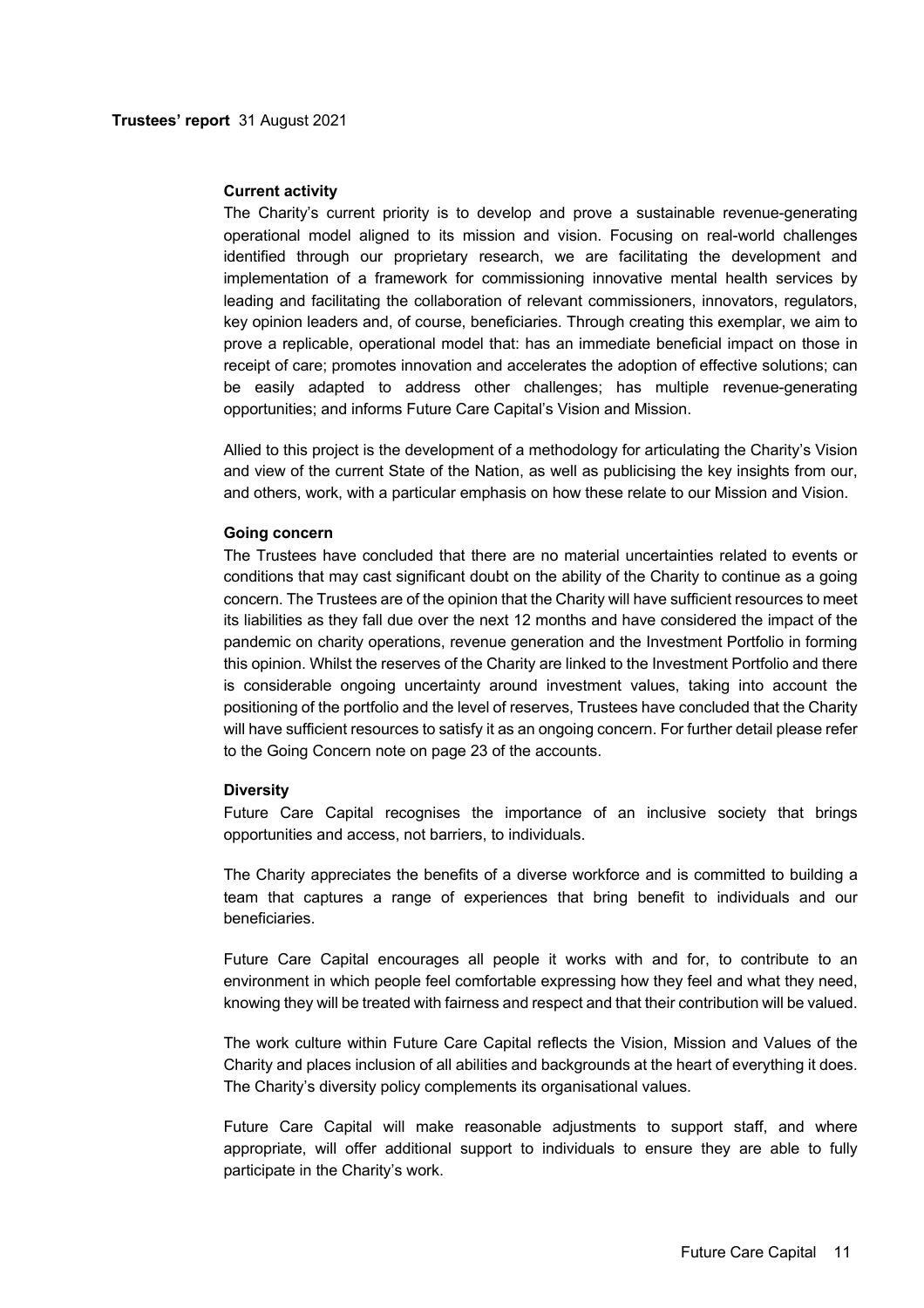## **Fundraising**

Future Care Capital does not actively solicit donations directly from the public and therefore is not registered with the Fundraising Regulator and does not subscribe to any fundraising codes of practice. Were donations from individuals or trusts and foundations to be received, the Charity would ensure personal data is appropriately protected.

### **Statement of Trustees' responsibilities**

The Trustees (who are also directors of Future Care Capital for the purposes of company law) are responsible for preparing the Trustees' report and financial statements in accordance with applicable law and United Kingdom Accounting Standards (United Kingdom Generally Accepted Accounting Practice). Company law requires the Trustees to prepare financial statements for each financial year which give a true and fair view of the state of affairs of the charitable company and of the income and expenditure of the charitable company for that period.

In preparing these financial statements, the Trustees are required to:

- select suitable accounting policies and then apply them consistently;
- ◆ observe the methods and principles in Accounting and Reporting by Charities: Statement of Recommended Practice applicable to charities preparing their accounts in accordance with the Financial Reporting Standard applicable in the UK and Republic of Ireland (FRS 102);
- make judgements and estimates that are reasonable and prudent;
- state whether applicable United Kingdom Accounting Standards have been followed, subject to any material departures disclosed and explained in the financial statements; and
- prepare the financial statements on the going concern basis unless it is inappropriate to presume that the charitable company will continue in operation.

The Trustees are responsible for keeping proper accounting records that disclose with reasonable accuracy at any time the financial position of the charitable company and enable them to ensure that the financial statements comply with the Companies Act 2006. They are also responsible for safeguarding the assets of the charitable company and hence for taking reasonable steps for the prevention and detection of fraud and other irregularities.

Each of the Trustees confirms that:

- $\bullet$  so far as the Trustee is aware, there is no relevant audit information of which the charitable company's auditor is unaware; and
- $\bullet$  the Trustee has taken all the steps that he/she ought to have taken as a Trustee in order to make himself/herself aware of any relevant audit information and to establish that the charitable company's auditor is aware of that information.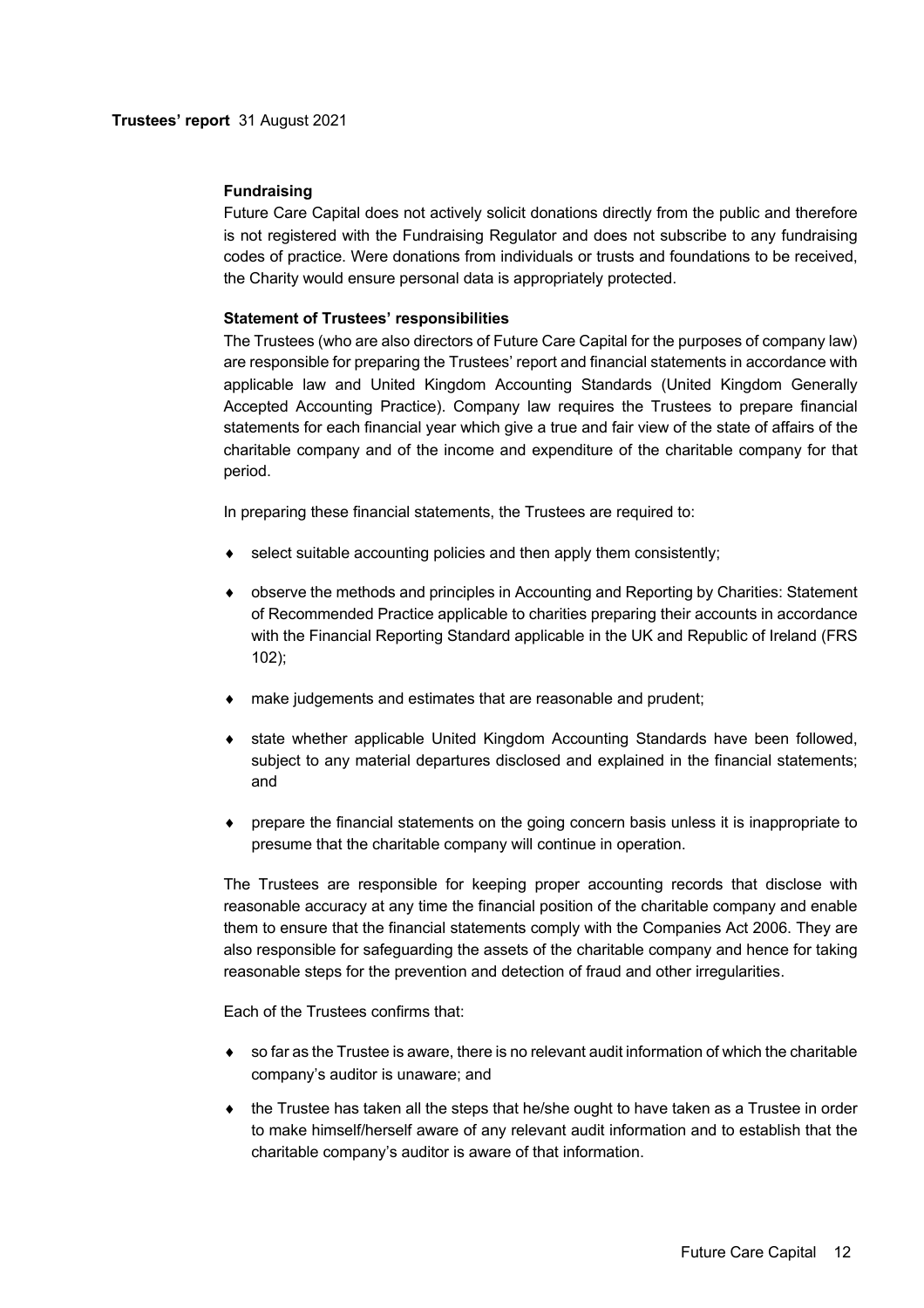# **Trustees' report** 31 August 2021

This confirmation is given and should be interpreted in accordance with the provisions of s418 of the Companies Act 2006. The trustees are responsible for the maintenance and integrity of the corporate and financial information included on the charitable company's website. Legislation in the United Kingdom governing the preparation and dissemination of financial statements may differ from legislation in other jurisdictions.

ffilm

Andrew Whelan 27 May 2022

Chair of the Board of Trustees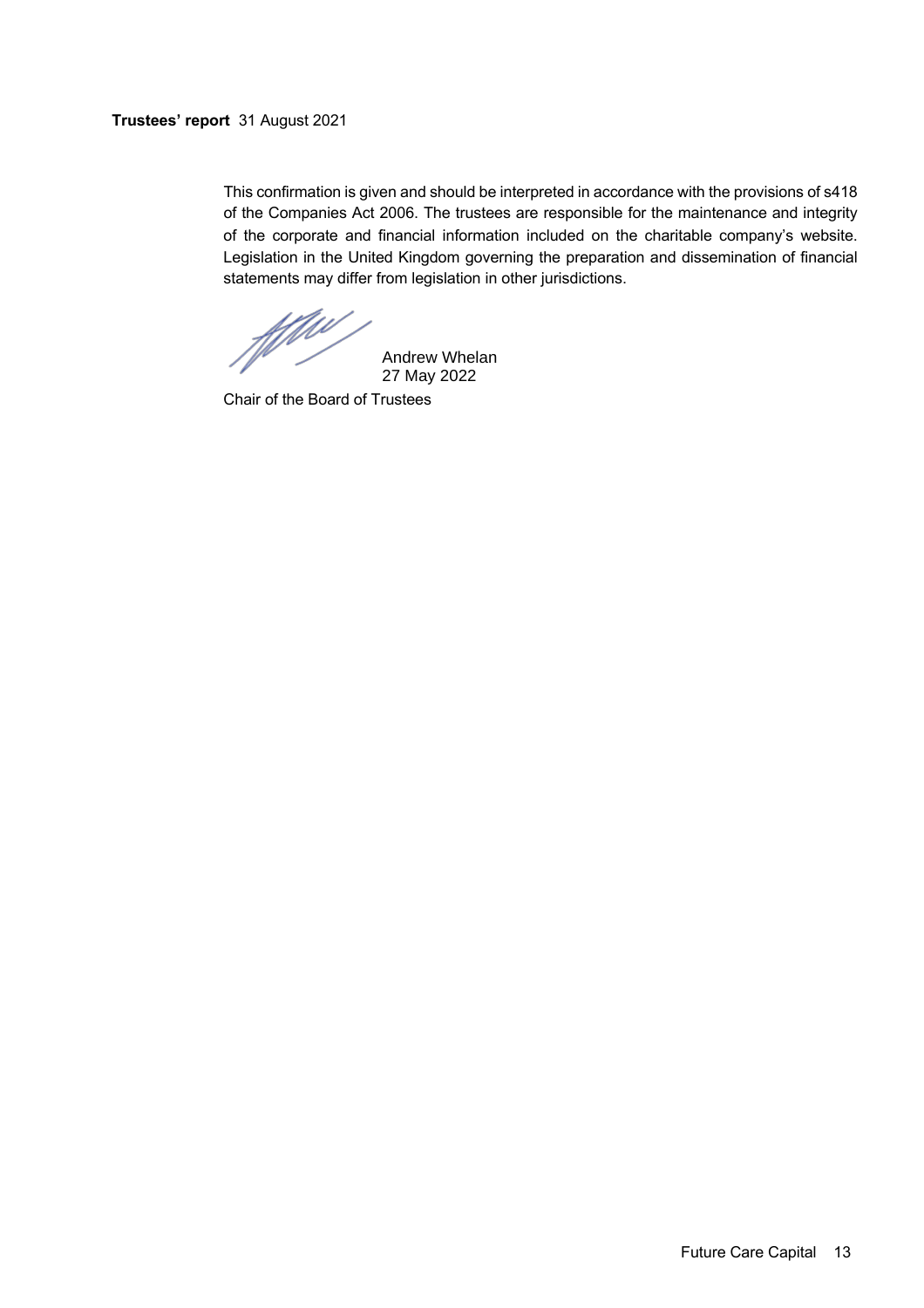## **Independent auditor's report to the members of Future Care Capital**

## **Opinion**

We have audited the financial statements of Future Care Capital (the 'charitable company') for the year ended 31 August 2021, which comprise the statement of financial activities, the balance sheet, the statement of cash flows, the principal accounting policies and the notes to the financial statements. The financial reporting framework that has been applied in their preparation is applicable law and United Kingdom Accounting Standards, including Financial Reporting Standard 102 'The Financial Reporting Standard applicable in the UK and Republic of Ireland' (United Kingdom Generally Accepted Accounting Practice).

In our opinion, the financial statements:

- $\bullet$  give a true and fair view of the state of the charitable company's affairs as at 31 August 2021 and of its income and expenditure for the year then ended;
- ◆ have been properly prepared in accordance with United Kingdom Generally Accepted Accounting Practice; and
- $\bullet$  have been prepared in accordance with the requirements of the Companies Act 2006.

## **Basis for opinion**

We conducted our audit in accordance with International Standards on Auditing (UK) (ISAs (UK)) and applicable law. Our responsibilities under those standards are further described in the auditor's responsibilities for the audit of the financial statements section of our report. We are independent of the charitable company in accordance with the ethical requirements that are relevant to our audit of the financial statements in the UK, including the FRC's Ethical Standard, and we have fulfilled our other ethical responsibilities in accordance with these requirements. We believe that the audit evidence we have obtained is sufficient and appropriate to provide a basis for our opinion.

# **Conclusions relating to going concern**

In auditing the financial statements, we have concluded that the Trustees' use of the going concern basis of accounting in the preparation of the financial statements is appropriate.

Based on the work we have performed, we have not identified any material uncertainties relating to events or conditions that, individually or collectively, may cast significant doubt on the charitable company's ability to continue as a going concern for a period of at least twelve months from when the financial statements are authorized for issue.

Our responsibilities and the responsibilities of the Trustees with respect to going concern are described in the relevant sections of this report.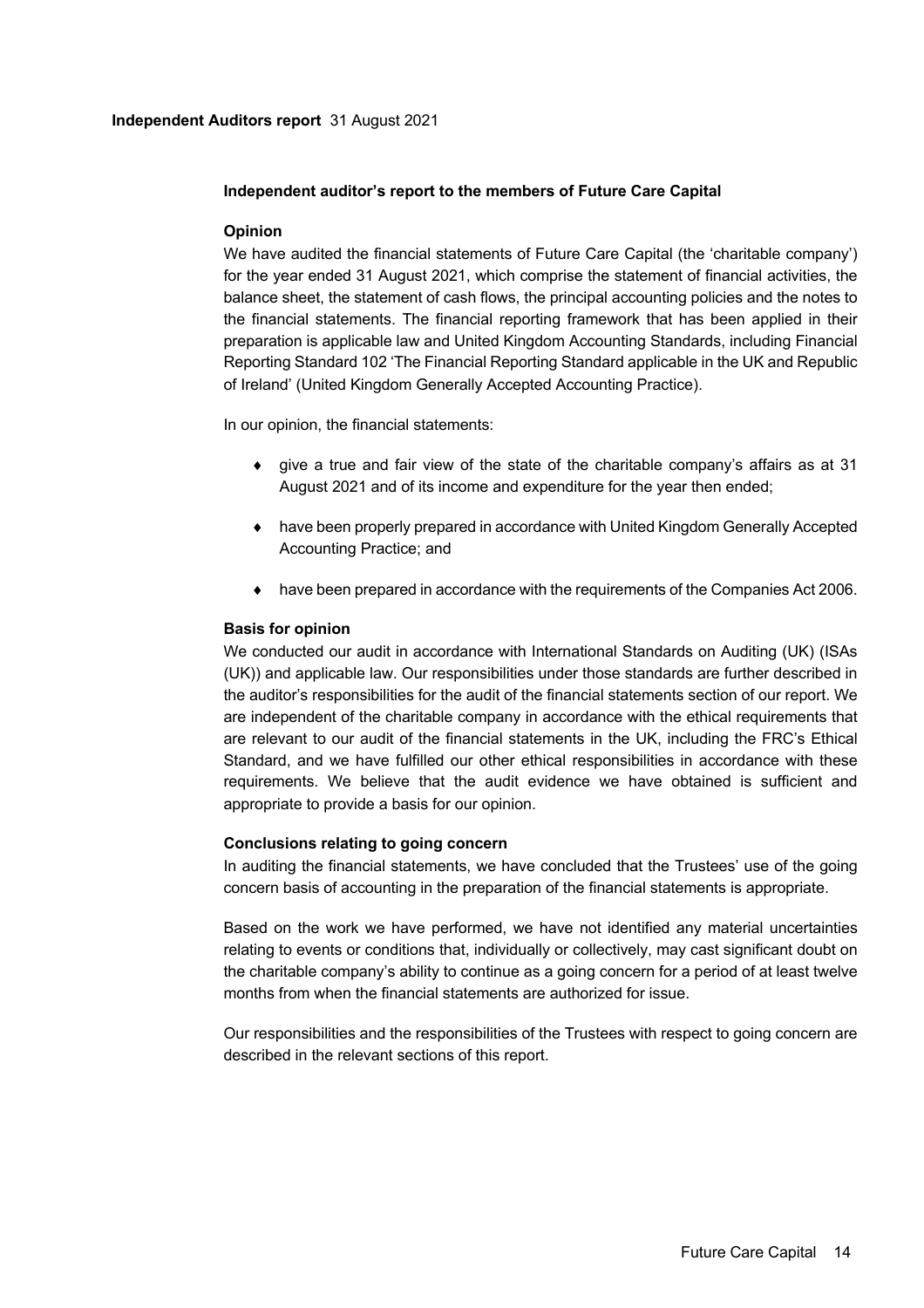### **Other information**

The Trustees are responsible for the other information. The other information comprises the information included in the Annual Report and Financial Statements, other than the financial statements and our auditor's report thereon. Our opinion on the financial statements does not cover the other information and, except to the extent otherwise explicitly stated in our report, we do not express any form of assurance conclusion thereon.

In connection with our audit of the financial statements, our responsibility is to read the other information and, in doing so, consider whether the other information is materially inconsistent with the financial statements or our knowledge obtained in the audit or otherwise appears to be materially misstated. If we identify such material inconsistencies or apparent material misstatements, we are required to determine whether there is a material misstatement in the financial statements or a material misstatement of the other information. If, based on the work we have performed, we conclude that there is a material misstatement of this other information, we are required to report that fact.

We have nothing to report in this regard.

### **Opinions on other matters prescribed by the Companies Act 2006**

In our opinion, based on the work undertaken in the course of the audit:

- the information given in the Trustees' report for the financial year for which the financial statements are prepared is consistent with the financial statements; and
- $\bullet$  the Trustees' report has been prepared in accordance with applicable legal requirements.

### **Matters on which we are required to report by exception**

In the light of the knowledge and understanding of the charitable company and its environment obtained in the course of the audit, we have not identified material misstatements in the Trustees' report. We have nothing to report in respect of the following matters in relation to which the Companies Act 2006 requires us to report to you if, in our opinion:

- adequate accounting records have not been kept, or returns adequate for our audit have not been received from branches not visited by us; or
- $\bullet$  the financial statements are not in agreement with the accounting records and returns; or
- ¨ certain disclosures of Trustees' remuneration specified by law are not made; or
- $\bullet$  we have not received all the information and explanations we require for our audit; or
- $\bullet$  the Trustees were not entitled to prepare the financial statements in accordance with the small companies regime and take advantage of the small companies' exemptions in preparing the Trustees' report and from the requirement to prepare a strategic report.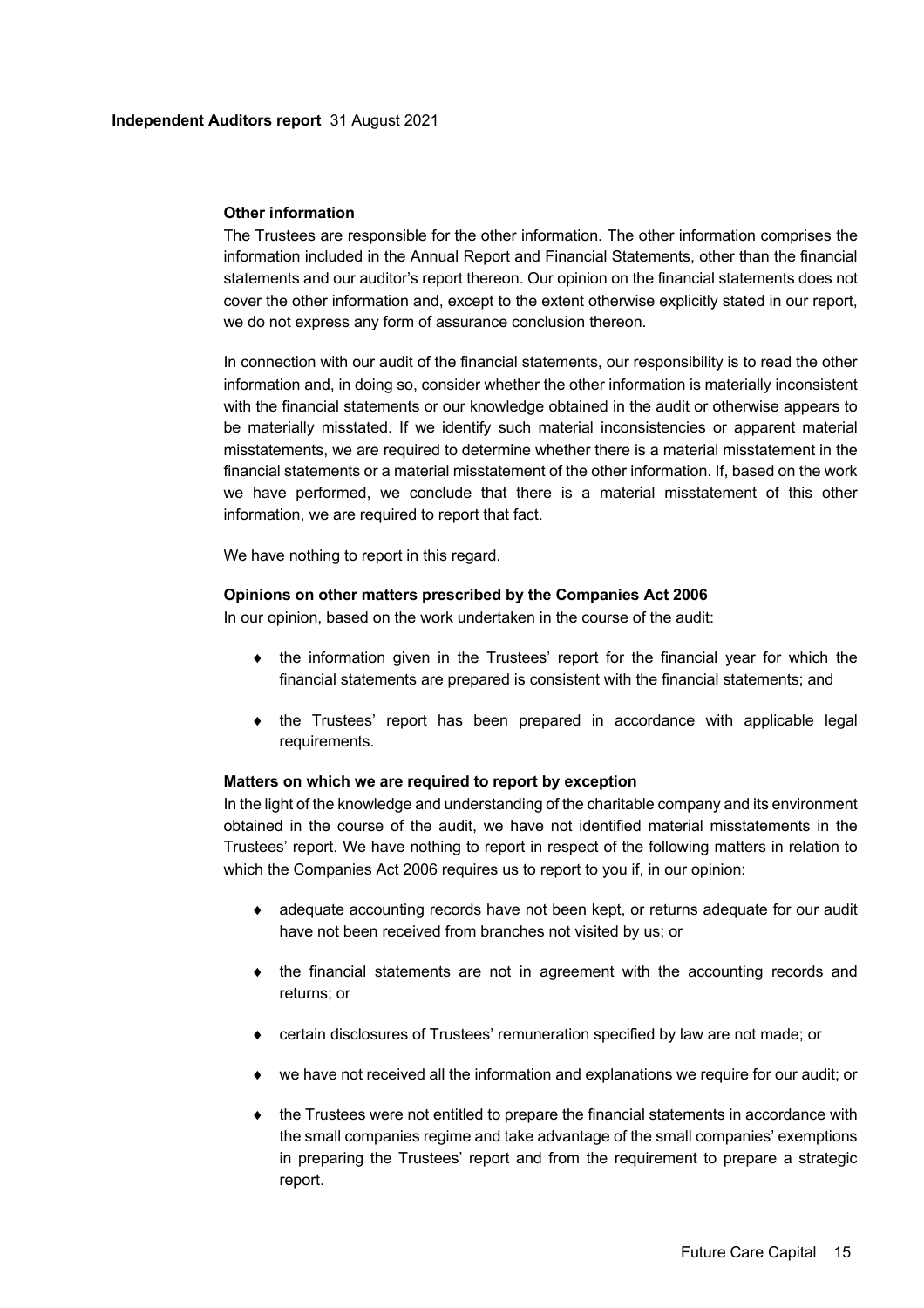### **Responsibilities of Trustees**

As explained more fully in the Trustees' responsibilities statement, the Trustees (who are also the directors of the charitable company for the purposes of company law) are responsible for the preparation of the financial statements and for being satisfied that they give a true and fair view, and for such internal control as the Trustees determine is necessary to enable the preparation of financial statements that are free from material misstatement, whether due to fraud or error.

In preparing the financial statements, the Trustees are responsible for assessing the charitable company's ability to continue as a going concern, disclosing, as applicable, matters related to going concern and using the going concern basis of accounting unless the Trustees either intend to liquidate the charitable company or to cease operations, or have no realistic alternative but to do so.

### **Auditor's responsibilities for the audit of the financial statements**

Our objectives are to obtain reasonable assurance about whether the financial statements as a whole are free from material misstatement, whether due to fraud or error, and to issue an auditor's report that includes our opinion. Reasonable assurance is a high level of assurance but is not a guarantee that an audit conducted in accordance with ISAs (UK) will always detect a material misstatement when it exists. Misstatements can arise from fraud or error and are considered material if, individually or in the aggregate, they could reasonably be expected to influence the economic decisions of users taken on the basis of these financial statements.

Irregularities, including fraud, are instances of non-compliance with laws and regulations. We design procedures in line with our responsibilities, outlined above, to detect material misstatements in respect of irregularities, including fraud. The extent to which our procedures are capable of detecting irregularities, including fraud is detailed below.

Our approach to identifying and assessing the risks of material misstatement in respect of irregularities, including fraud and non-compliance with laws and regulations, was as follows:

- the engagement partner ensured that the engagement team collectively had the appropriate competence, capabilities and skills to identify or recognise non-compliance with applicable laws and regulations;
- we identified the laws and regulations applicable to the charitable company through discussions with management, and from our commercial knowledge and experience of the sector;
- the identified laws and regulations were communicated within the audit team regularly and the team remained alert to instances of non-compliance throughout the audit;
- we focused on specific laws and regulations which we considered may have a direct material effect on the accounts or the activities of the charity. These included but were not limited to the Charities Act 2011, the Companies Act 2006 and the Financial Reporting Standard applicable in the United Kingdom and Republic of Ireland (Charities SORP FRS 102) issued on 16 July 2014, the Financial Reporting Standard applicable in the UK and Republic of Ireland (FRS 102); and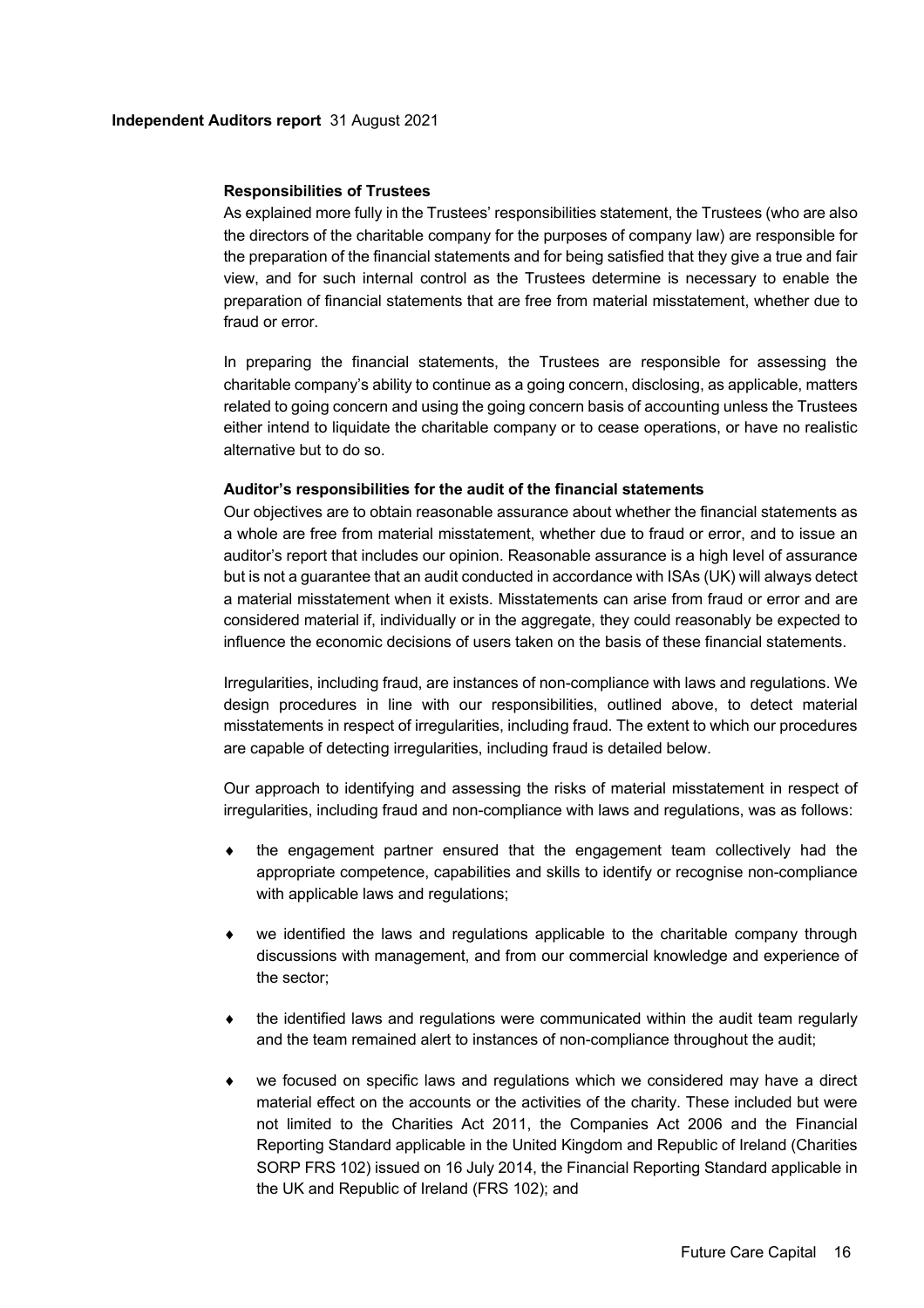## **Independent Auditors report** 31 August 2021

## **Auditor's responsibilities for the audit of the financial statements** (continued)

we assessed the extent of compliance with the laws and regulations identified above through making enquiries of management, inspecting legal correspondence and reviewing Trustee meeting minutes.

We assessed the susceptibility of the company's financial statements to material misstatement, including obtaining an understanding of how fraud might occur, by:

- making enquiries of management and those charged with governance as to where they considered there was susceptibility to fraud, their knowledge of actual, suspected and alleged fraud; and
- considering the internal controls in place to mitigate risks of fraud and non-compliance with laws and regulations.

To address the risk of fraud through management bias and override of controls, we:

- performed analytical procedures to identify any unusual or unexpected relationships;
- tested journal entries to identify unusual transactions;
- tested the authorisation of expenditure as part of our substantive testing thereon;
- assessed whether judgements and assumptions made in determining the accounting estimates set out in the accounting policies were indicative of potential bias; and
- used data analytics to identify any significant or unusual transactions and identify the rationale for them.

In response to the risk of irregularities and non-compliance with laws and regulations, we designed procedures which included, but were not limited to:

- agreeing financial statement disclosures to underlying supporting documentation;
- reading the minutes of meetings of the Trustee Board;
- enquiring of management and those charged with governance as to actual and potential litigation and claims; and
- reviewing any available correspondence with HMRC and the Charity Commission.

There are inherent limitations in our audit procedures described above. The more removed that laws and regulations are from financial transactions, the less likely it is that we would become aware of non-compliance. Auditing standards also limit the audit procedures required to identify non-compliance with laws and regulations to enquiry of the Trustees and other management and the inspection of regulatory and legal correspondence, if any.

Material misstatements that arise due to fraud can be harder to detect than those that arise from error as they may involve deliberate concealment or collusion.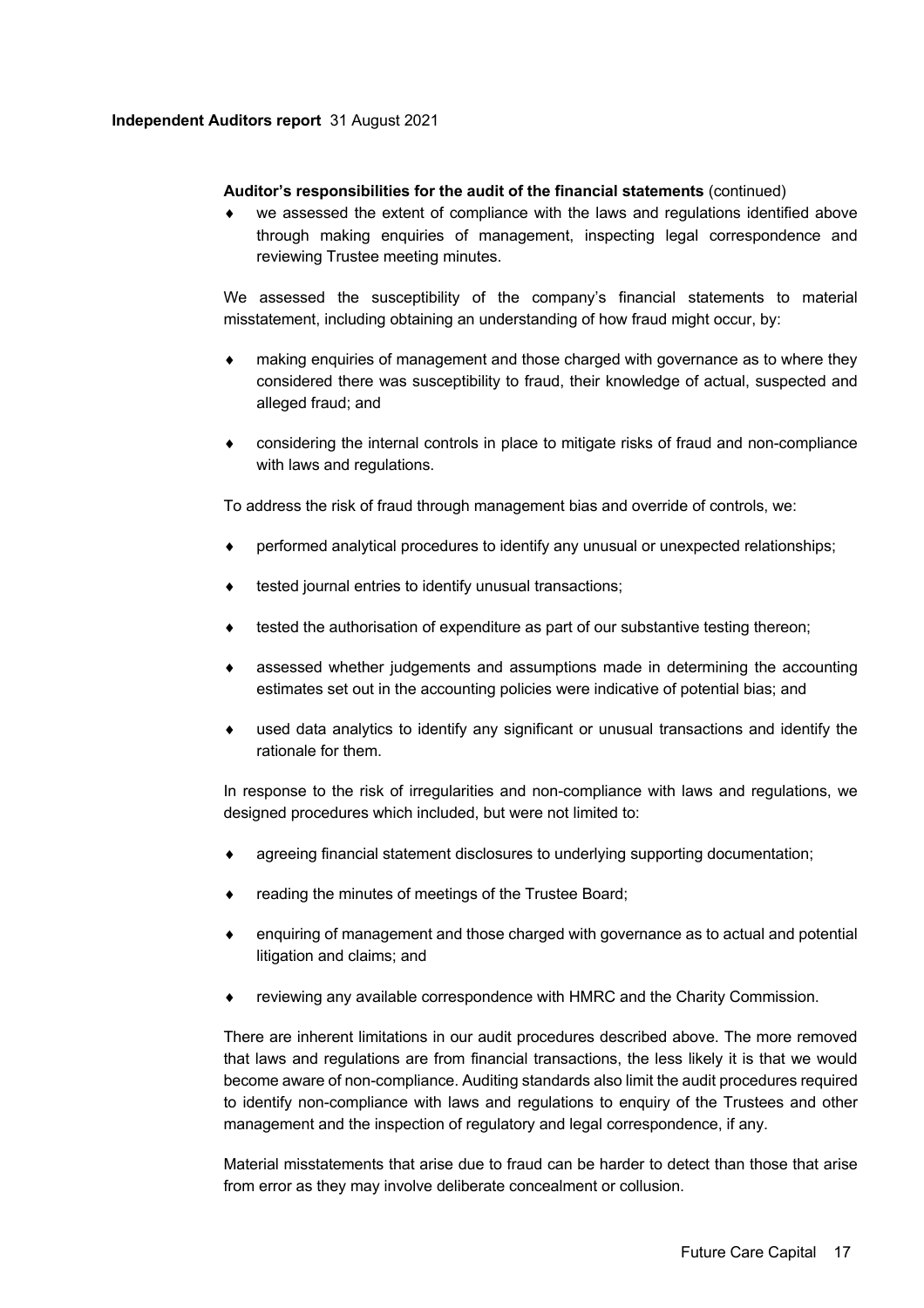A further description of our responsibilities for the audit of the financial statements is located on the Financial Reporting Council's website at www.frc.org.uk/auditorsresponsibilities. This description forms part of our auditor's report.

# **Use of our report**

This report is made solely to the charitable company's members, as a body, in accordance with Chapter 3 of Part 16 of the Companies Act 2006. Our audit work has been undertaken so that we might state to the charitable company's members those matters we are required to state to them in an auditor's report and for no other purpose. To the fullest extent permitted by law, we do not accept or assume responsibility to anyone other than the charitable company and the charitable company's members as a body, for our audit work, for this report, or for the opinions we have formed.

Buzzaceft 11P

30 May 2022

Hugh Swainson (Senior Statutory Auditor) For and on behalf of Buzzacott LLP, Statutory Auditor 130 Wood Street London EC2V 6DL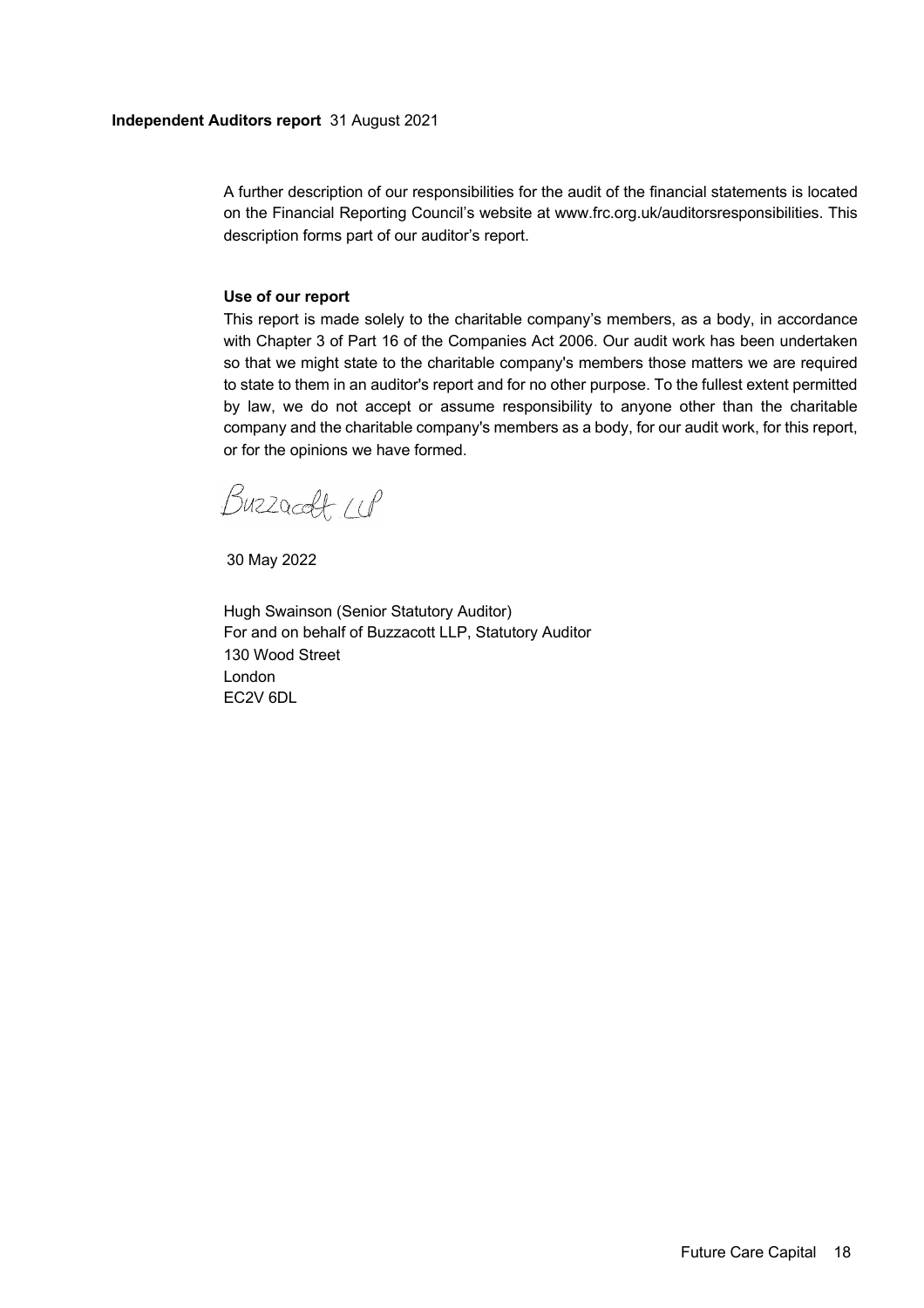# **Statement of financial activities (including income and expenditure account)** 31 August 2021

|                                                          |                | 2021<br><b>Total</b> | 2020<br>Total |
|----------------------------------------------------------|----------------|----------------------|---------------|
|                                                          |                | funds                | funds         |
|                                                          | <b>Notes</b>   | £000                 | £000          |
| Income from:                                             |                |                      |               |
| Charitable activities                                    | 1              |                      |               |
| . Consultancy and grants                                 |                | 99                   | 76            |
| Investments                                              | $\overline{2}$ | 215                  | 229           |
| <b>Total income</b>                                      |                | 314                  | 305           |
| <b>Expenditure on:</b>                                   |                |                      |               |
| Raising funds                                            | 3              | 69                   | 70            |
| Charitable activities                                    | $\overline{4}$ |                      |               |
| . Innovation Fund                                        |                | 208                  | 170           |
| . Policy and insight                                     |                | 681                  | 779           |
| . Advocacy                                               |                | 321                  | 499           |
| <b>Total expenditure</b>                                 |                | 1,279                | 1,518         |
| Deficit for the year before investment gains             |                | (965)                | (1, 213)      |
| Net gains on the revaluation and disposal of investments | 9              | 1,013                | 129           |
| Net income (expenditure)                                 |                | 48                   | (1,084)       |
| Other recognised losses:                                 |                |                      |               |
| Actuarial loss on revaluation pension liability          | 13             |                      |               |
| Net movement in funds                                    | 5              | 48                   | (1,084)       |
| <b>Reconciliation of funds</b>                           |                |                      |               |
| Balances brought forward at 1 September 2020             |                | 10,890               | 11,974        |
| Balances carried forward at 31 August 2021               |                | 10,938               | 10,890        |

All other activities of the charity during the above two financial periods were derived from continuing operations.

All recognised gains and losses are included in the above statement of financial activities.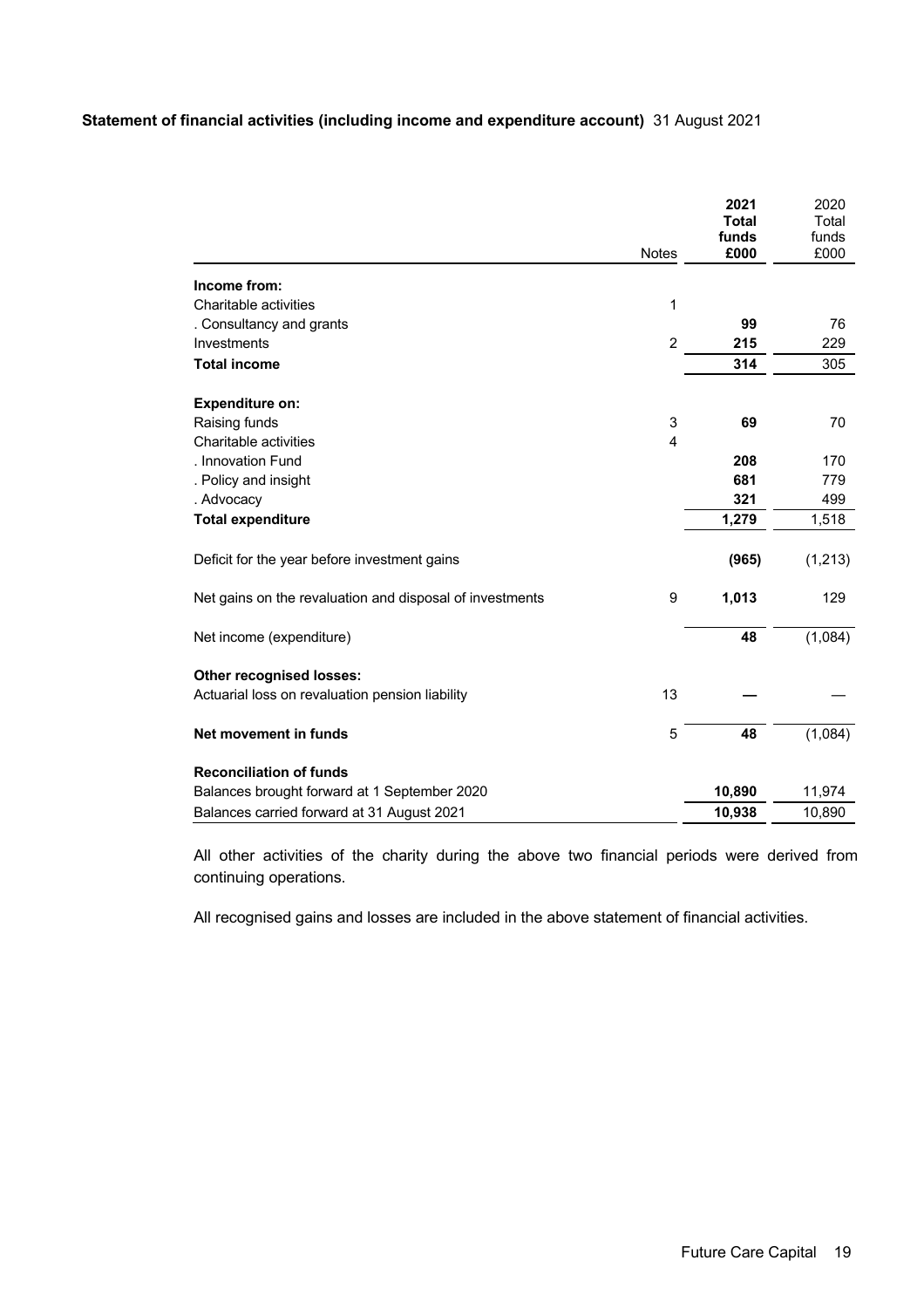# **Balance Sheet** 31 August 2021

|                                                        | <b>Notes</b> | 2021<br>£'000 | 2021<br>£'000 | 2020<br>£'000 | 2020<br>£'000 |
|--------------------------------------------------------|--------------|---------------|---------------|---------------|---------------|
| <b>Fixed assets</b>                                    |              |               |               |               |               |
| Tangible assets                                        | 8            |               | 8             |               | 18            |
| <b>Fixed asset investments</b>                         | 9            |               | 10,830        |               | 10,764        |
| Mixed motive investment                                | 10           |               | 250           |               | 250           |
|                                                        |              |               | 11,088        |               | 11,032        |
| <b>Current assets</b>                                  |              |               |               |               |               |
| <b>Debtors</b>                                         | 11           | 71            |               | 92            |               |
| Cash at bank and in hand                               |              | 101           |               | 172           |               |
|                                                        |              | 172           |               | 264           |               |
| Creditors: amounts falling due<br>within one year      | 12           | (149)         |               | (223)         |               |
| <b>Net current assets</b>                              |              |               | 23            |               | 41            |
| <b>Total assets less current</b><br><b>liabilities</b> |              |               | 11,111        |               | 11,073        |
| Provision for liabilities and charges                  | 13           |               | (173)         |               | (183)         |
| <b>Total net assets</b>                                |              |               | 10,938        |               | 10,890        |
| The funds of the charity<br>Unrestricted funds         |              |               |               |               |               |
| . General funds                                        | 15           |               | 10,765        |               | 10,707        |
| . Designated funds                                     | 15           |               | 173           |               | 183           |
| <b>Total funds</b>                                     |              |               | 10,938        |               | 10,890        |

The financial statements were approved and authorised for issue by the Board of Trustees

on 27 May 2022

Andrew Whelan

Chair of the Board of Trustees

Company Limited by Guarantee Registration Number 02887166 (England and Wales)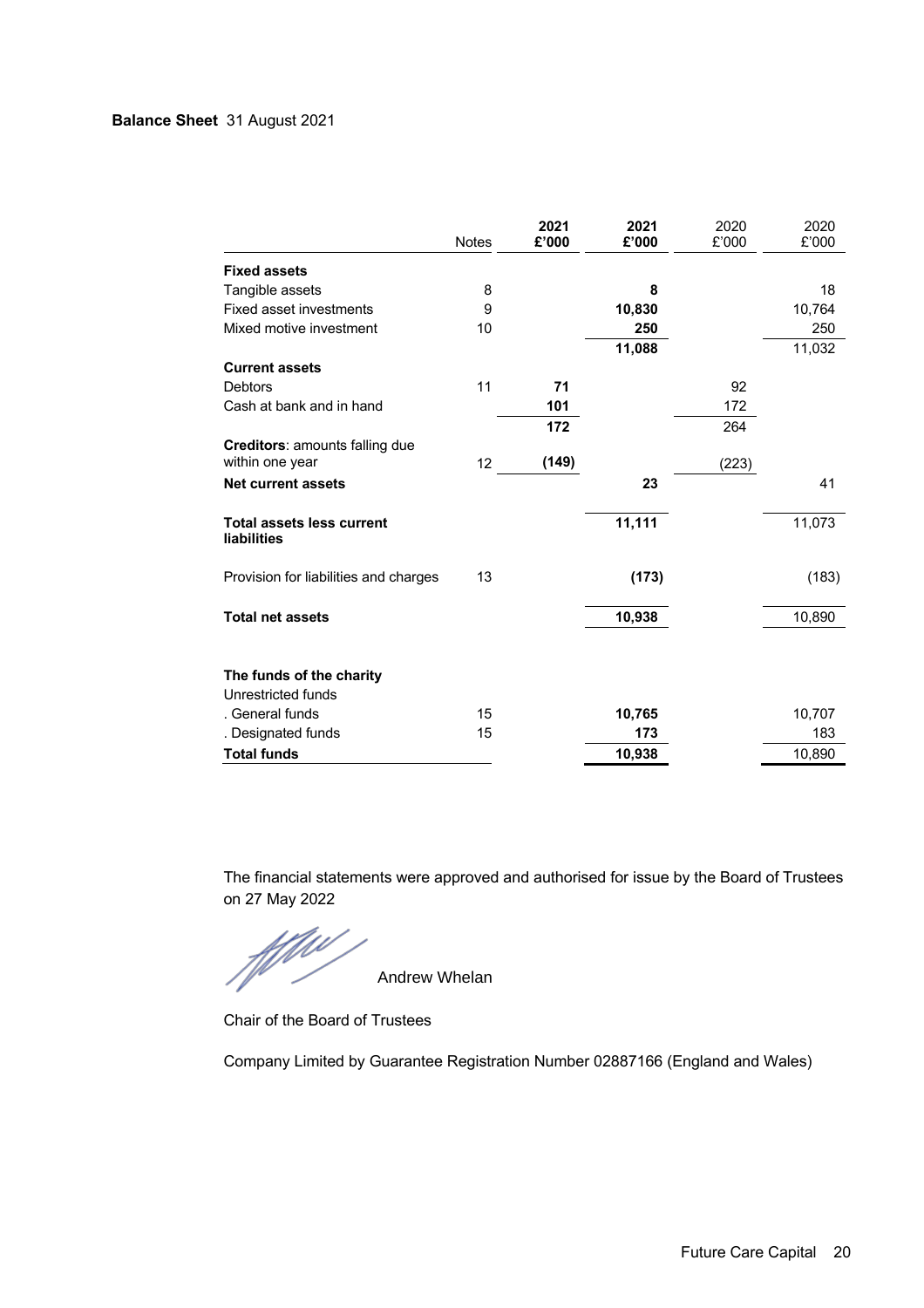|                                                   | <b>Notes</b> | 2021<br>£'000 | 2020<br>£'000 |
|---------------------------------------------------|--------------|---------------|---------------|
| Cash flows from operating activities:             |              |               |               |
| Net cash used in provided by operating activities | A            | (1,232)       | (1, 427)      |
| <b>Cash flows from investing activities:</b>      |              |               |               |
| Purchase of tangible fixed assets                 |              | (1)           | (5)           |
| Investment income                                 |              | 215           | 229           |
| Proceeds from the disposal of investments         |              | 4,102         | 3,758         |
| Purchase of investments                           |              | (3, 486)      | (2, 549)      |
| Net cash provided by investing activities         |              | 830           | 1,433         |
| Change in cash and cash equivalents in the year   |              | (402)         | 6             |
| Cash and cash equivalents at 1 September 2020     | B            | 587           | 581           |
| Cash and cash equivalents at 31 August 2021       | в            | 185           | 587           |

The Charity had a net cash outflow from operating activities of £1,232k (2020 – outflow of £1,427k). Cash outflows in 2021 relating to Policy and Insight and associated Advocacy activities as well as set-up activity for the Innovation Fund were not offset by inflows in-year. The charity achieved a net cash inflow from investing activities of £830k (2020 – £1,433k) primarily as a result of the receipt of investment income of £215k (2020 – £229k) and proceeds from investment disposals of £4,102k (2020 - £3,758k) outweighing purchases of £3,485k (2020 - £2,549k). Together, this resulted in a net decrease in cash and cash equivalents in the year of £402k (2020 – net increase of £6k).

# **Notes to the statement of cash flows for the year to 31 August 2021:**

|                                                                      | 2021<br>£'000 | 2020<br>£'000 |
|----------------------------------------------------------------------|---------------|---------------|
| Net movement in funds (as per the statement of financial activities) | 48            | (1,084)       |
| <b>Adjustments for:</b>                                              |               |               |
| Actuarial loss                                                       |               |               |
| Net gains on investments                                             | (1,013)       | (129)         |
| Investment income                                                    | (215)         | (229)         |
| Depreciation charge                                                  | 11            | 16            |
| Decrease/(Increase) in debtors                                       | 21            | (40)          |
| (Decrease)/increase in creditors                                     | (74)          | 49            |
| Decrease in provision for liabilities, excluding actuarial loss      | (10)          | (10)          |
| Net cash used in operating activities                                | (1,232)       | (1, 427)      |

## **A Reconciliation of net movement in funds to net cash used in operating activities**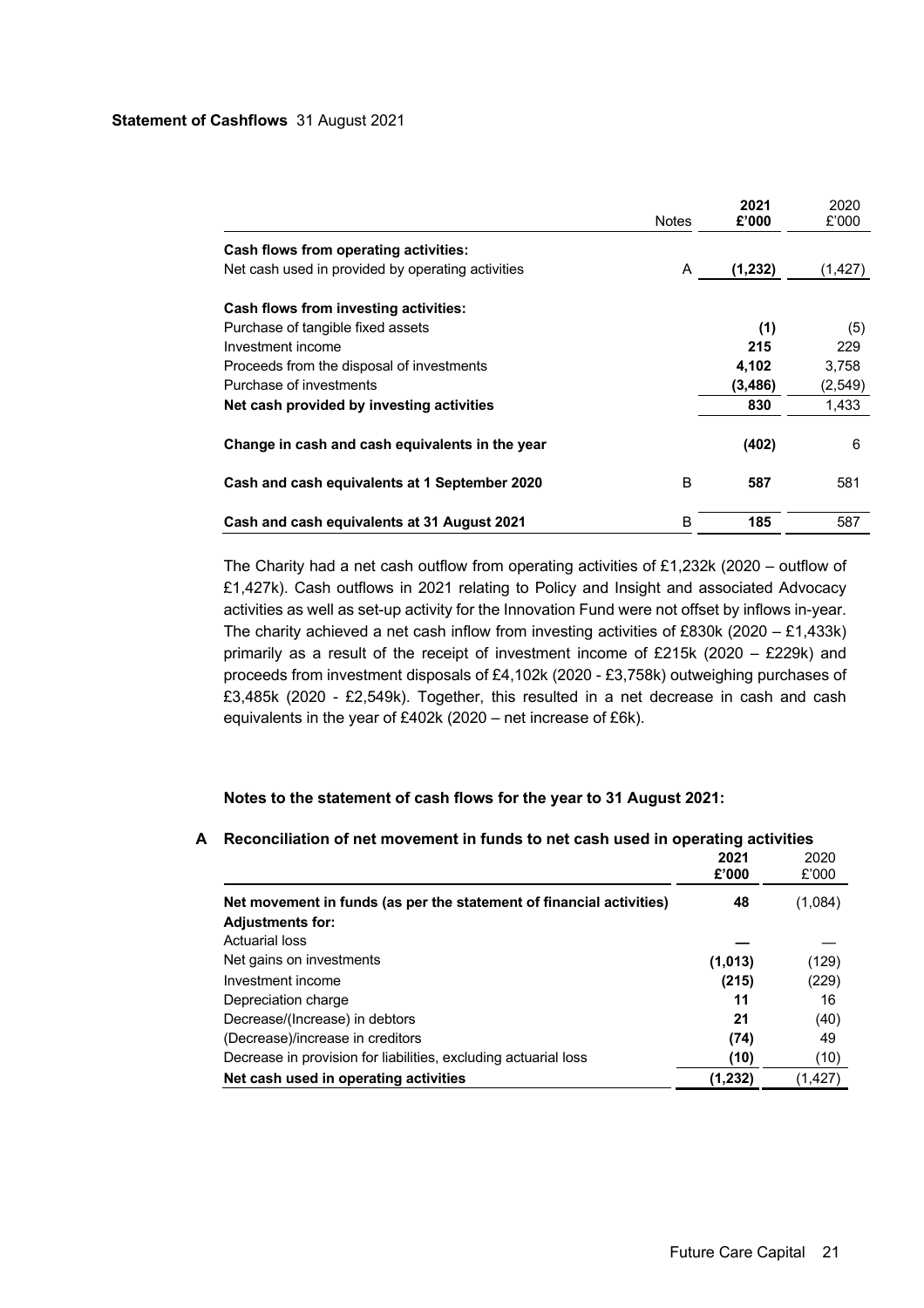# **Statement of Cashflows** 31 August 2021

| 2021<br>£'000 | 2020<br>£'000 |
|---------------|---------------|
| 101           | 172           |
| 84            | 415           |
| 185           | 587           |
|               |               |

# **B Analysis of cash, cash equivalents and net debt**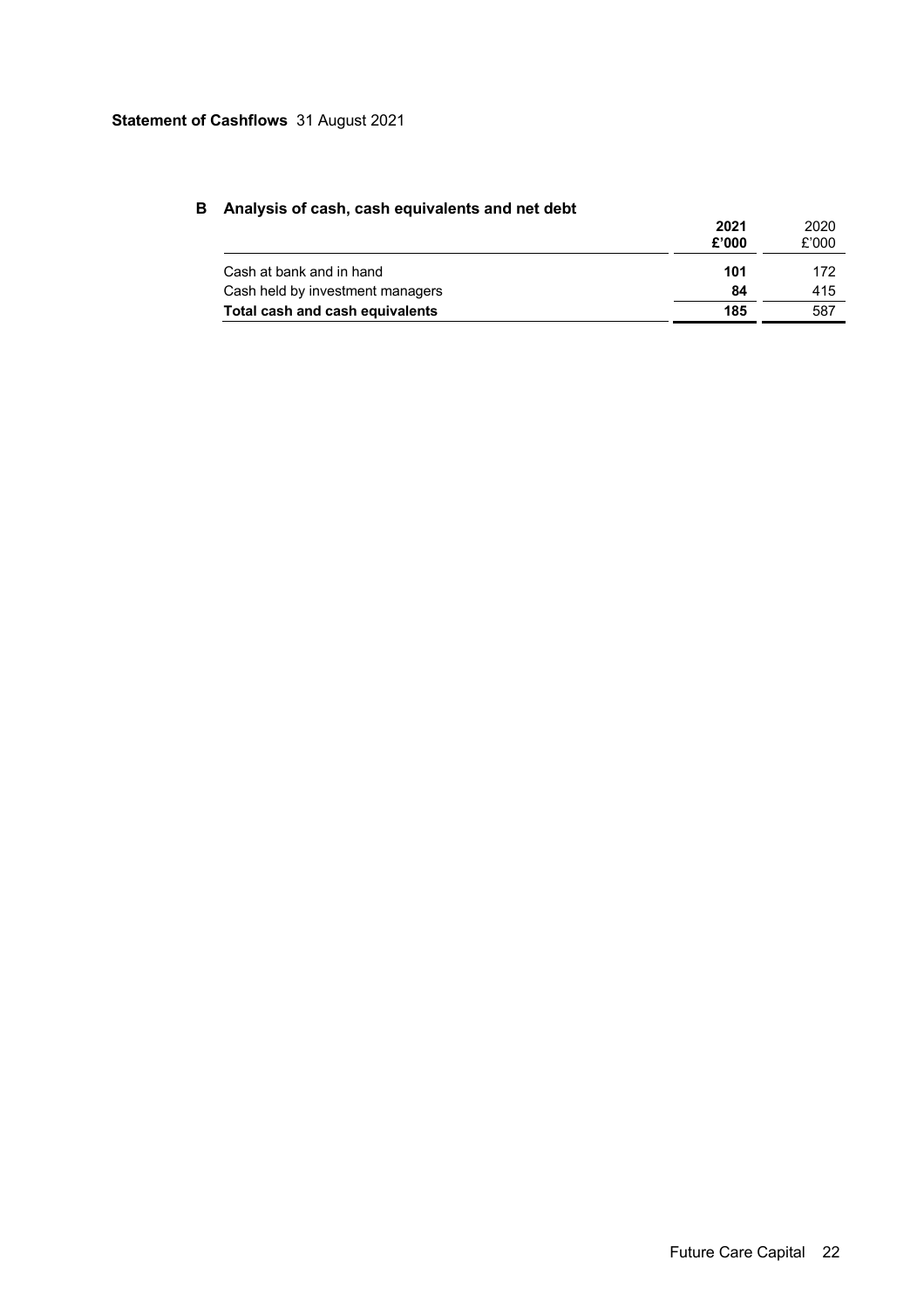The principal accounting policies adopted, judgements and key sources of estimation uncertainty in the preparation of the accounts are laid out below.

### **Basis of preparation**

These accounts have been prepared for the year to 31 August 2021.

The accounts have been prepared under the historical cost convention with items recognised at cost or transaction value unless otherwise stated in the relevant accounting policies below or the notes to these accounts.

The accounts have been prepared in accordance with Accounting and Reporting by Charities: Statement of Recommended Practice applicable to charities preparing their accounts in accordance with the Financial Reporting Standard applicable in the United Kingdom and Republic of Ireland (FRS 102) (Charities SORP FRS 102) issued on 16 July 2014, the Financial Reporting Standard applicable in the UK and Republic of Ireland (FRS 102) and the Charities Act 2011.

The Charity constitutes a public benefit entity as defined by FRS 102.

The accounts are presented in sterling and are rounded to the nearest £'000.

### **Assessment of going concern**

The Trustees have assessed whether the use of the going concern assumption is appropriate in preparing these accounts. The Trustees have made this assessment in respect to a period of one year from the date of approval of these accounts.

The Trustees of the Charity have concluded that there are no material uncertainties related to events or conditions that may cast significant doubt on the ability of the charity to continue as a going concern. The Trustees are of the opinion that the Charity will have sufficient resources to meet its liabilities as they fall due over the next 12 months and have considered the impact of the pandemic on charity operations, revenue generation and the Investment Portfolio in forming this opinion. Whilst the reserves of the Charity are linked to the Investment Portfolio and there is considerable ongoing uncertainty around investment values, taking into account the positioning of the portfolio and the level of reserves Trustees have concluded that the Charity will have sufficient resources to satisfy it as an ongoing concern.

The most significant areas of judgement that affect items in the accounts are detailed in the risk management and significant activities sections of the Trustees' report. With regard to the next accounting period, the year ending 31 August 2022, the most significant areas that affect the carrying value of the assets held by the Charity are the level of investment return and the performance of the investment markets (see the investment policy and the risk management sections of the Trustees' report for more information).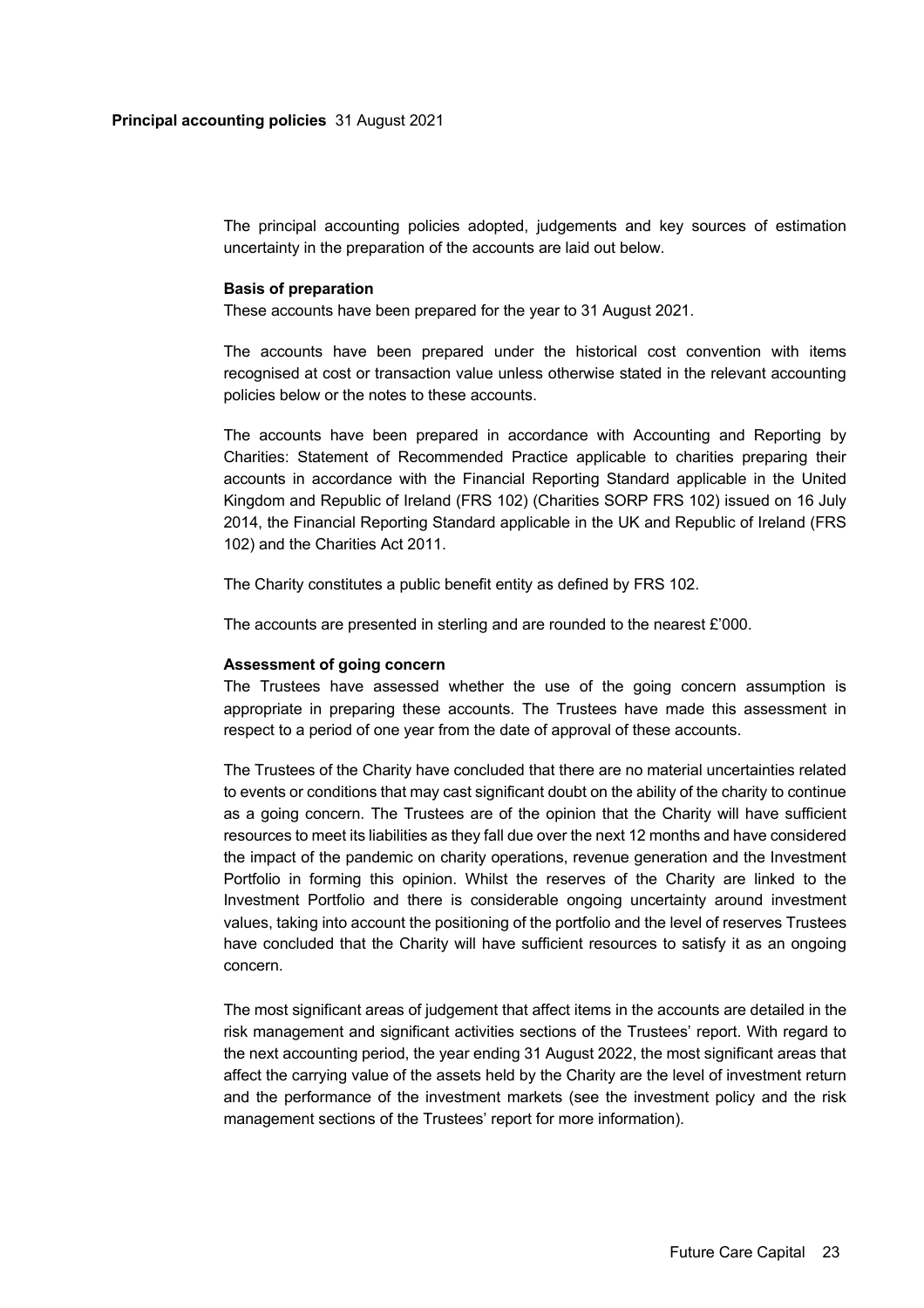### **Principal accounting policies** 31 August 2021

### **Income recognition**

All income is included in the statement of financial activities when the charity is legally entitled to the income and the amount can be quantified with reasonable accuracy.

### *Interest receivable*

Interest income is included when receivable and the amount can be measured reliably by the charity.

### *Investment income*

Dividends are recognised once the dividend has been declared and notification has been received of the dividend due.

### *Consultancy income*

Income in relation to contracts with third parties for consultancy or project work, is recognised in line with the proportion of the work which is complete.

## *Grant income*

Income in relation to grants is recognised when the charity becomes entitled to the monies and there are no unfulfilled conditions attached to their receipt.

### **Expenditure recognition**

Expenditure is accounted for on an accruals basis and is recognised in the period to which it relates.

Support costs are those costs which enable fund generating and charitable activities to be undertaken. Where activities incurred relate to more than one cost category, it is appointed on the most appropriate basis and on a reasonable and consistent basis.

Facilities, IT and Recruitment costs are allocated between Direct and Support costs based on headcount, and apportioned to spend categories within support based on time spent on each charitable activity.

### **Cost allocation**

Irrecoverable VAT is charged against the category of expenditure for which it was incurred.

### **Tangible fixed assets**

Tangible fixed assets with a cost over £250 are capitalised. Fixed assets are initially recognised at cost and are depreciated by equal annual instalments over their estimated useful lives.

The current estimated rates of depreciation are:

| Computer equipment                      | 33.3%      |
|-----------------------------------------|------------|
| Office equipment, fixtures and fittings | <b>20%</b> |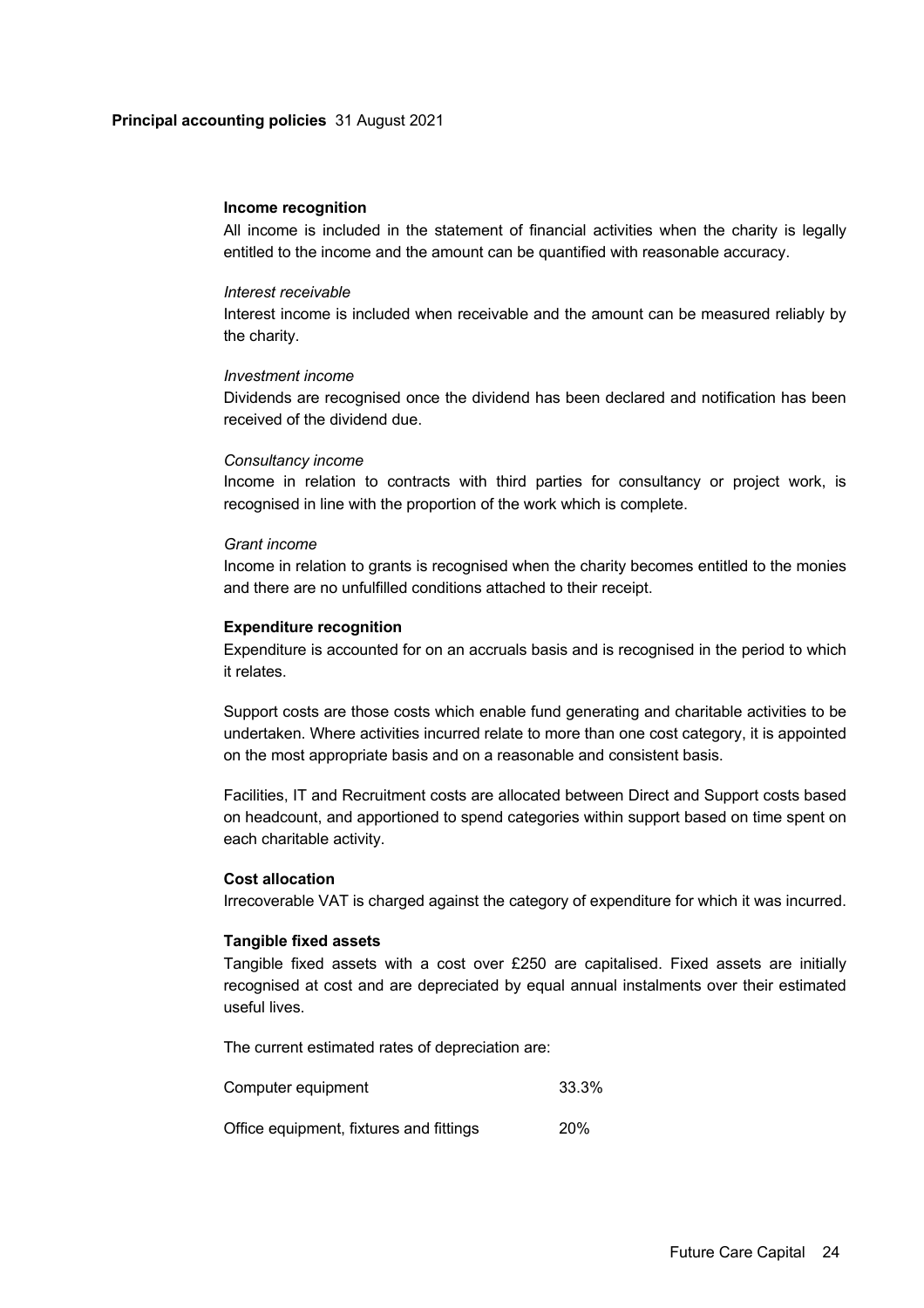### **Fixed asset investments**

Listed investments are a form of basic financial instrument and are initially recognised at their transaction value and subsequently measured at their fair value as at the balance sheet date using the closing quoted market price.

Realised gains (or losses) on investment assets are calculated as the difference between disposal proceeds and their opening carrying value or their purchase value if acquired subsequent to the first day of the financial year. Unrealised gains and losses are calculated as the difference between the fair value at the year end and their carrying value at that date. Realised and unrealised investment gains (or losses) are combined in the statement of financial activities and are credited (or debited) in the year in which they arise.

## **Mixed motive investments**

The charity recognises as mixed motive investments those assets which provide funding to an organisation in order to generate a financial return for the charity as well as furthering the charity's objects and charitable purposes.

Where the investment takes the form of ordinary or preference shares it is measured on the balance sheet at the reporting date either:

- At its fair value, if this can be measured reliably; or
- If its fair value cannot be measured reliably, at its cost less impairment.

Where the investment is measured at cost less impairment, the trustees assess the investment for objective evidence of impairment at the end of each reporting period.

# **Debtors**

Debtors are recognised at the settlement amount, less any provision for non-recoverability. Prepayments are valued at the amount prepaid.

### **Cash at bank and in hand**

Cash at bank and in hand represents such accounts and instruments that are available on demand.

# **Creditors**

Creditors are recognised when there is an obligation at the balance sheet date as a result of a past event, it is probable that a transfer of economic benefit will be required in settlement, and the amount of the settlement can be measured reliably.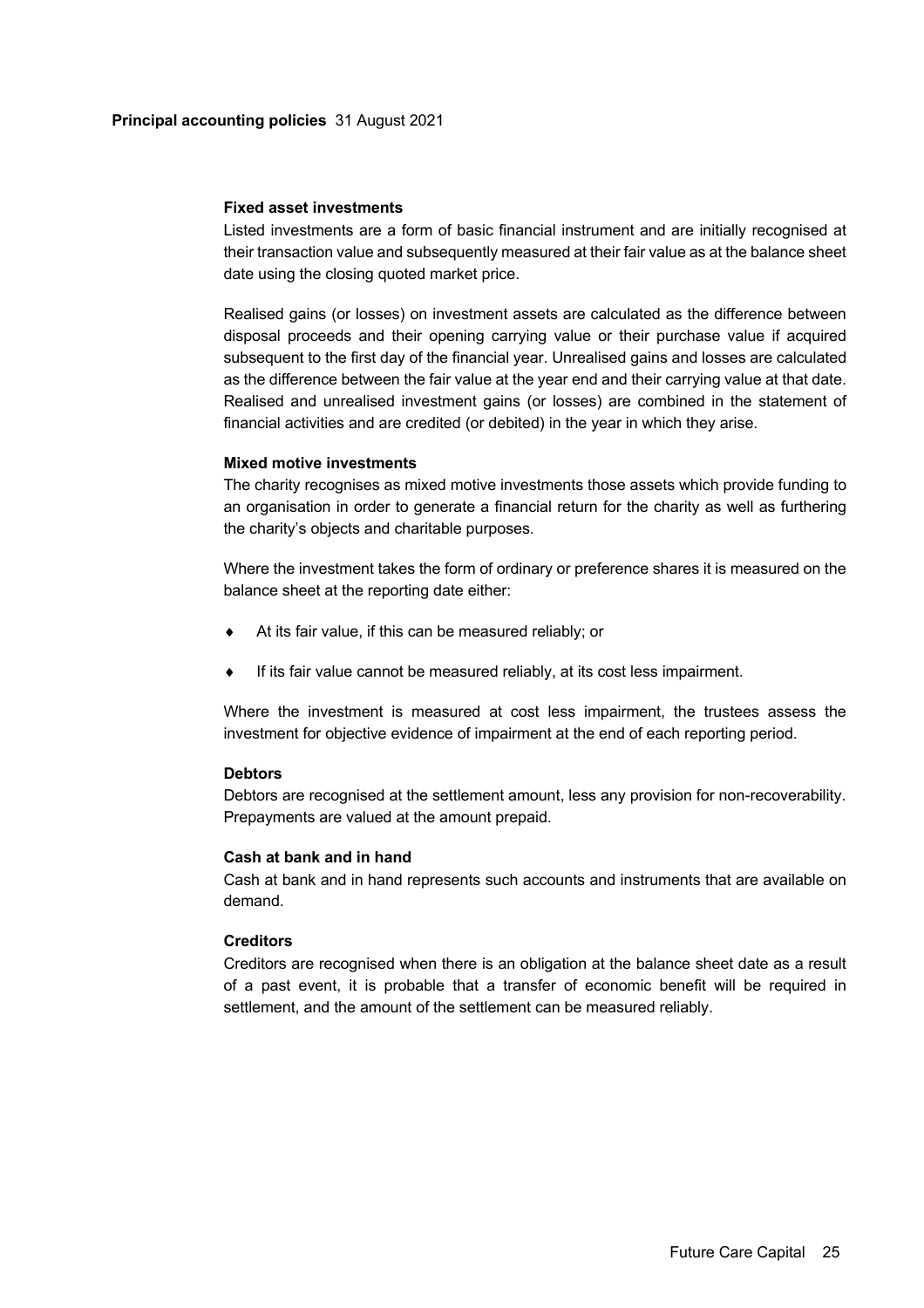## **Provision for pension of ex-employee**

As disclosed in note 13 the charity has a commitment to make payments to the Camden Pension Scheme in relation to an historic pension liability. At the Charity's request, the liability at 31 August 2019 was valued by a qualified actuary, which it discloses in the financial statements as a provision. This will be next be reassessed and revalued on 31 August 2022, and every three years thereafter. Payments in relation to the liability are recognised as an operating expense. Changes in the actuarial valuation of the provision are represented as an actuarial gain or loss on the statement of financial activities.

# **Fund accounting**

Unrestricted funds comprise those funds which the Trustees are free to use for any purpose in furtherance of the charitable objects. Unrestricted funds include designated funds where the Trustees, at their discretion, have created a fund for a specific purpose or project.

Restricted funds comprise those funds given by donors to use for a specific purpose.

Transfers between funds are made as determined by the Board of Trustees.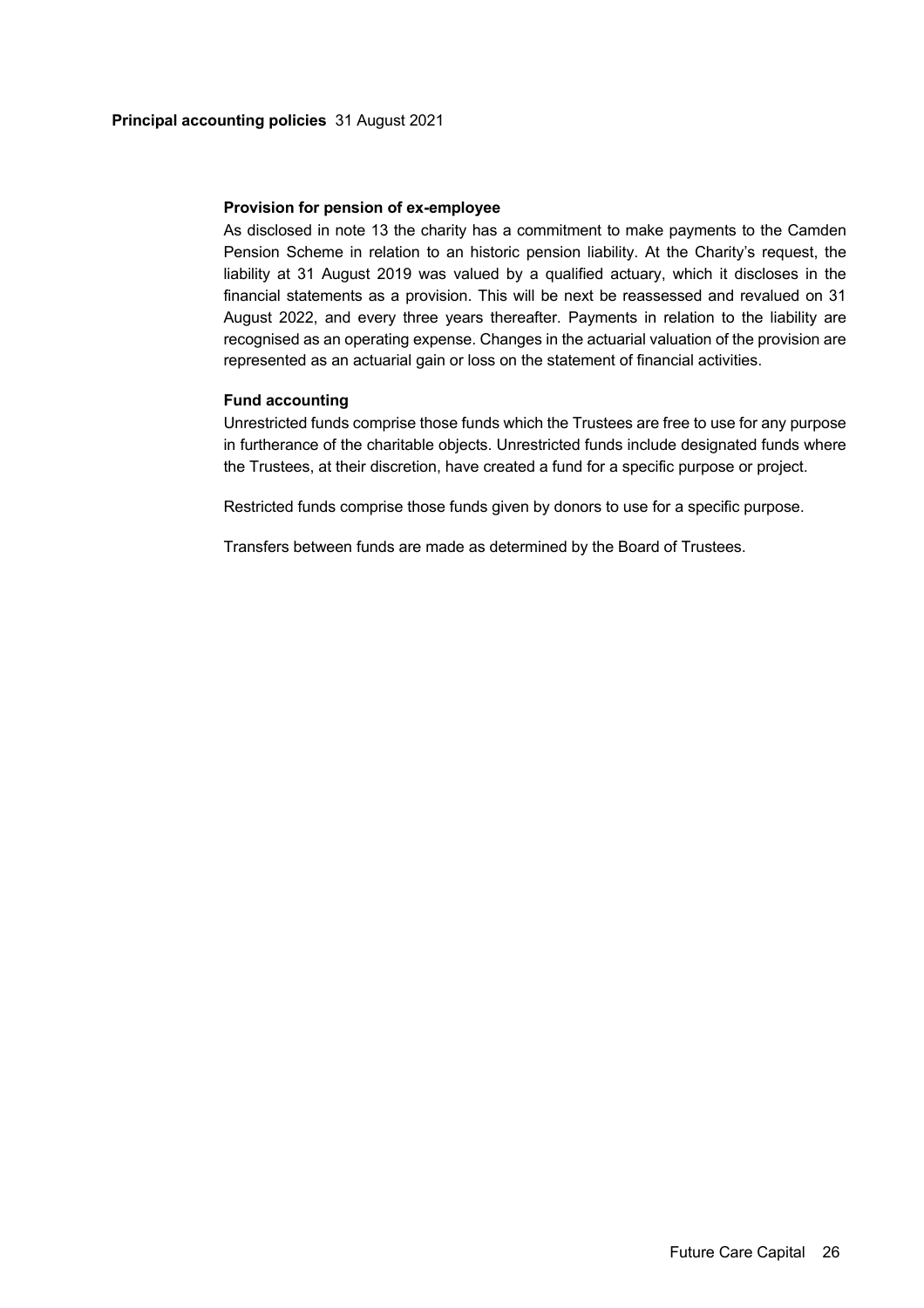## **1 Income from charitable activities**

| Unrestricted | Restricted |       |       |
|--------------|------------|-------|-------|
| funds        | funds      | 2021  | 2020  |
| £'000        | £'000      | £'000 | £'000 |
| 99           |            | 99    | 76    |
| 99           |            | 99    | 76    |
|              |            |       |       |

# **2 Income from investments**

| L | <u>THUMING HUIH HIVESUNGHUS</u> | Unrestricted<br>funds<br>£'000 | Restricted<br>funds<br>£'000 | 2021<br>£'000 | 2020<br>£'000 |
|---|---------------------------------|--------------------------------|------------------------------|---------------|---------------|
|   | Income from investments         | 215                            |                              | 215           | 229           |
|   |                                 | 215                            |                              | 215           | 229           |

# **3 Expenditure on raising funds**

|                           | Unrestricted | Restricted |       |       |
|---------------------------|--------------|------------|-------|-------|
|                           | funds        | funds      | 2021  | 2020  |
|                           | £'000        | £'000      | £'000 | £'000 |
| Investment manager's fees | 69           |            | 69    | 70    |
|                           | 69           |            | 69    | 70    |

# **4 Expenditure on charitable activities**

| <b>Charitable activities</b> | Innovation<br>fund<br>£'000 | Policy<br>and<br>Insight<br>£'000 | Advocacy<br>£'000 | 2021<br>£'000 |
|------------------------------|-----------------------------|-----------------------------------|-------------------|---------------|
| Direct costs                 |                             |                                   |                   |               |
| . Staff                      | 54                          | 355                               | 142               | 551           |
| . Other                      | 113                         | 52                                | 69                | 234           |
| Support costs                | 41                          | 274                               | 110               | 425           |
| 2021 Total funds             | 208                         | 681                               | 321               | 1,210         |

| Charitable activities | Innovation<br>fund<br>£'000 | Policy<br>and<br>Insight<br>£'000 | Advocacy<br>£'000 | 2020<br>£'000 |
|-----------------------|-----------------------------|-----------------------------------|-------------------|---------------|
| Direct costs          |                             |                                   |                   |               |
| . Staff               | 75                          | 400                               | 205               | 680           |
| . Other               | 43                          | 98                                | 151               | 292           |
| Support costs         | 52                          | 281                               | 143               | 476           |
| 2020 Total funds      | 170                         | 779                               | 499               | 1,448         |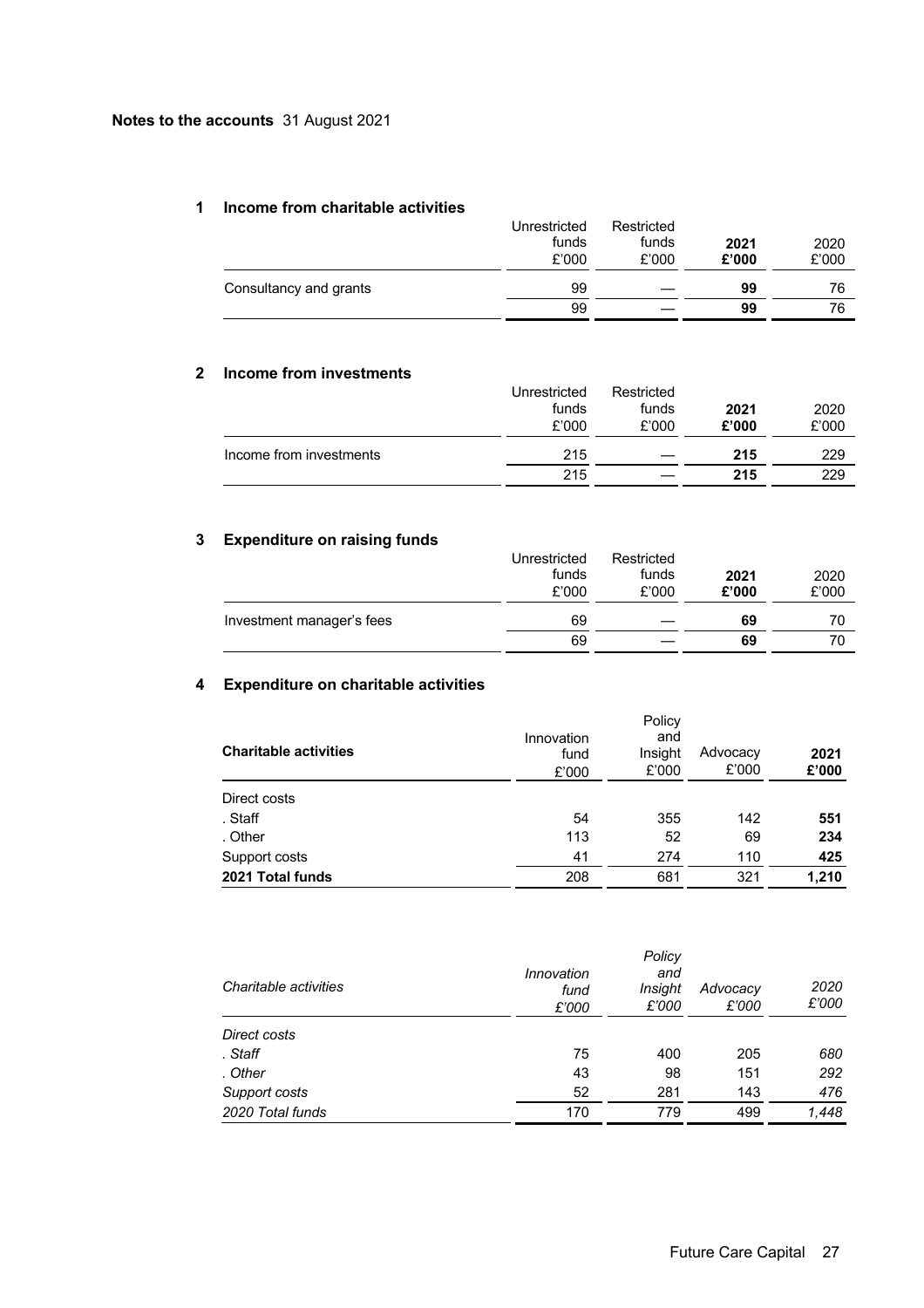# **4 Expenditure on charitable activities** (continued)

Support costs have been allocated on the basis of time spent on each charitable activity, with Facilities, IT and Recruitment costs reallocated to direct costs based on headcount.

Support costs are broken down as follows:

|                            | 2021<br>£'000 | 2020<br>£'000 |
|----------------------------|---------------|---------------|
| IΤ                         | 24            | 70            |
| <b>Facilities</b>          | 199           | 168           |
| <b>Staff</b>               | 23            | 18            |
| Governance                 | 79            | 35            |
| Other support costs        | 100           | 185           |
| <b>Total support costs</b> | 425           | 476           |

# **5 Net movement of funds**

This has been arrived at after charging:

|                                        | 2021<br>£'000 | 2020<br>£'000 |
|----------------------------------------|---------------|---------------|
| Depreciation of tangible fixed assets  | 11            | 16            |
| Operating lease rentals                | 89            | 99            |
| Auditor's remuneration (including VAT) |               |               |
| . Audit                                |               |               |
| . Non-audit                            | 3             |               |

### **6 Trustees**

During the year no trustees were reimbursed expenses (2020 - £413 to three Trustees) relating to travel and subsistence. These claims in the prior year were made in line with the charity's standard policies.

No Trustees received remuneration in respect of their services as trustees.

During the year, Trustee indemnity insurance was purchased. The premium is not separately identifiable within total insurance costs. The policy provides cover of £5,000,000.

## **7 Staff costs**

|                       | 2021<br>£'000 | 2020<br>£'000 |
|-----------------------|---------------|---------------|
| Wages and salaries    | 613           | 711           |
| Social security costs | 69            | 84            |
| Pension costs         | 34            | 43            |
| Total staff costs     | 716           | 838           |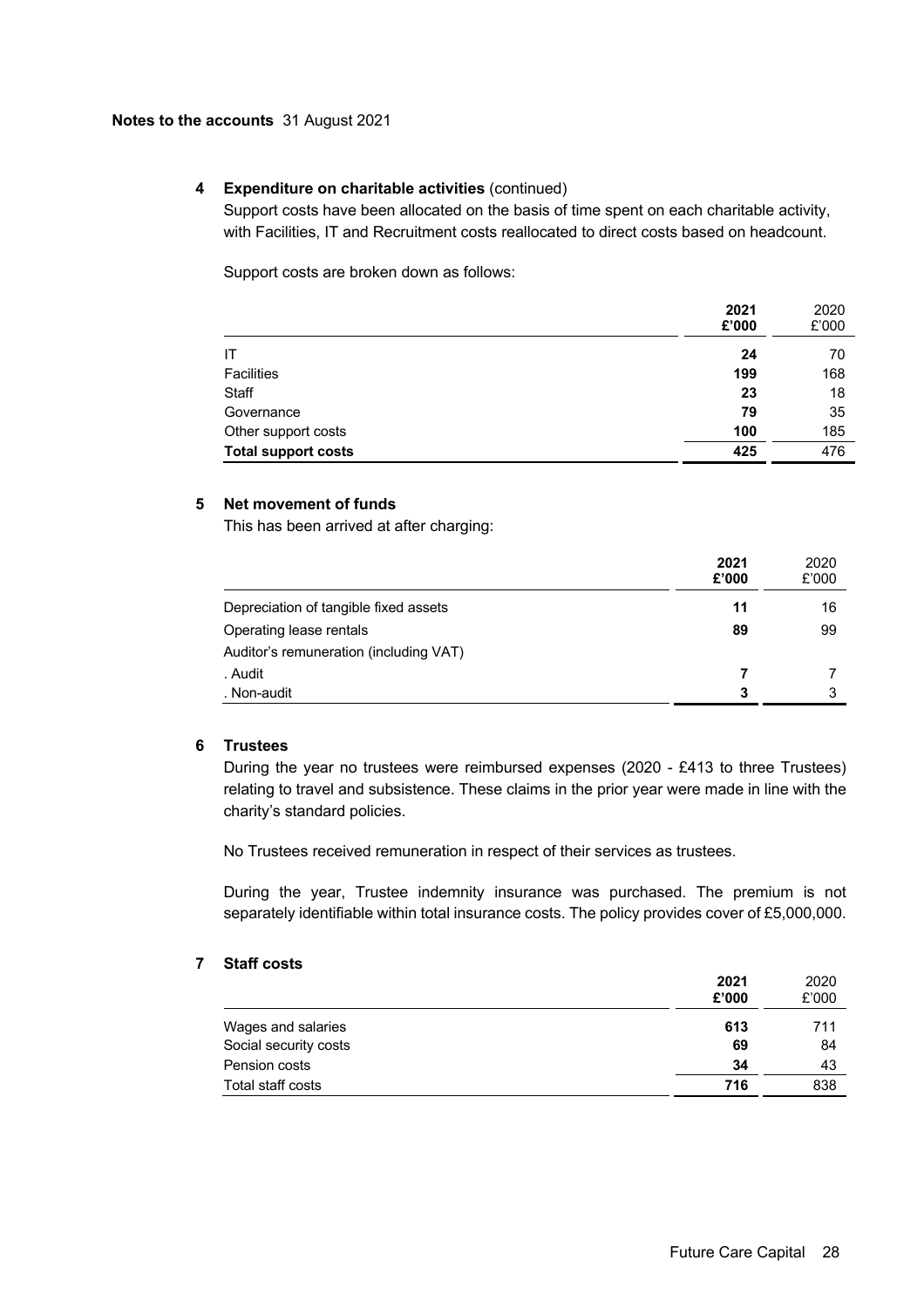# **7 Staff costs** (continued)

Staff costs have been allocated to direct and support costs as follows:

|                                             | 2021<br>£'000 | 2020<br>£'000 |
|---------------------------------------------|---------------|---------------|
| Direct costs                                | 551           | 681           |
| Support costs                               | 165           | 156           |
|                                             | 716           | 837           |
|                                             | 2021<br>No.   | 2020<br>No.   |
| Average number of employees during the year | 9             | 11            |

The number of employees earning over £60,000 in the period excluding pension contributions was:

|                     | 2021<br>No. | 2020<br>No. |
|---------------------|-------------|-------------|
| £60,001 - £70,000   | 2           |             |
| £70,001 - £80,000   |             |             |
| £80,001 - £90,000   |             | 2           |
| £130,001 - £140,000 |             |             |
| £140,001 - £150,000 |             |             |

Three employees (2020 - five) earning over £60,000 participated in the company's defined contribution scheme and contributions of £13,123 (2020 - £27,585) were made on their behalf.

Total remuneration for key management personnel, including employer's pension contributions and employer's national insurance, was £423,012 (2020 - £575,808).

# **8 Tangible fixed assets**

|                        | Computer<br>equipment<br>£'000 | Office<br>equipment,<br>fixtures and<br>fittings<br>£'000 | Total<br>£'000 |
|------------------------|--------------------------------|-----------------------------------------------------------|----------------|
| Cost                   |                                |                                                           |                |
| At 1 September 2020    | 29                             | 36                                                        | 65             |
| <b>Additions</b>       | 1                              |                                                           | 1              |
| At 31 August 2021      | 30                             | 36                                                        | 66             |
| <b>Depreciation</b>    |                                |                                                           |                |
| At 1 September 2020    | 23                             | 24                                                        | 47             |
| Charge for the year    | 3                              | 8                                                         | 11             |
| At 31 August 2021      | 26                             | 32                                                        | 58             |
| <b>Net book values</b> |                                |                                                           |                |
| At 31 August 2021      | 4                              | 4                                                         | 8              |
| At 31 August 2020      | 6                              | 12                                                        | 18             |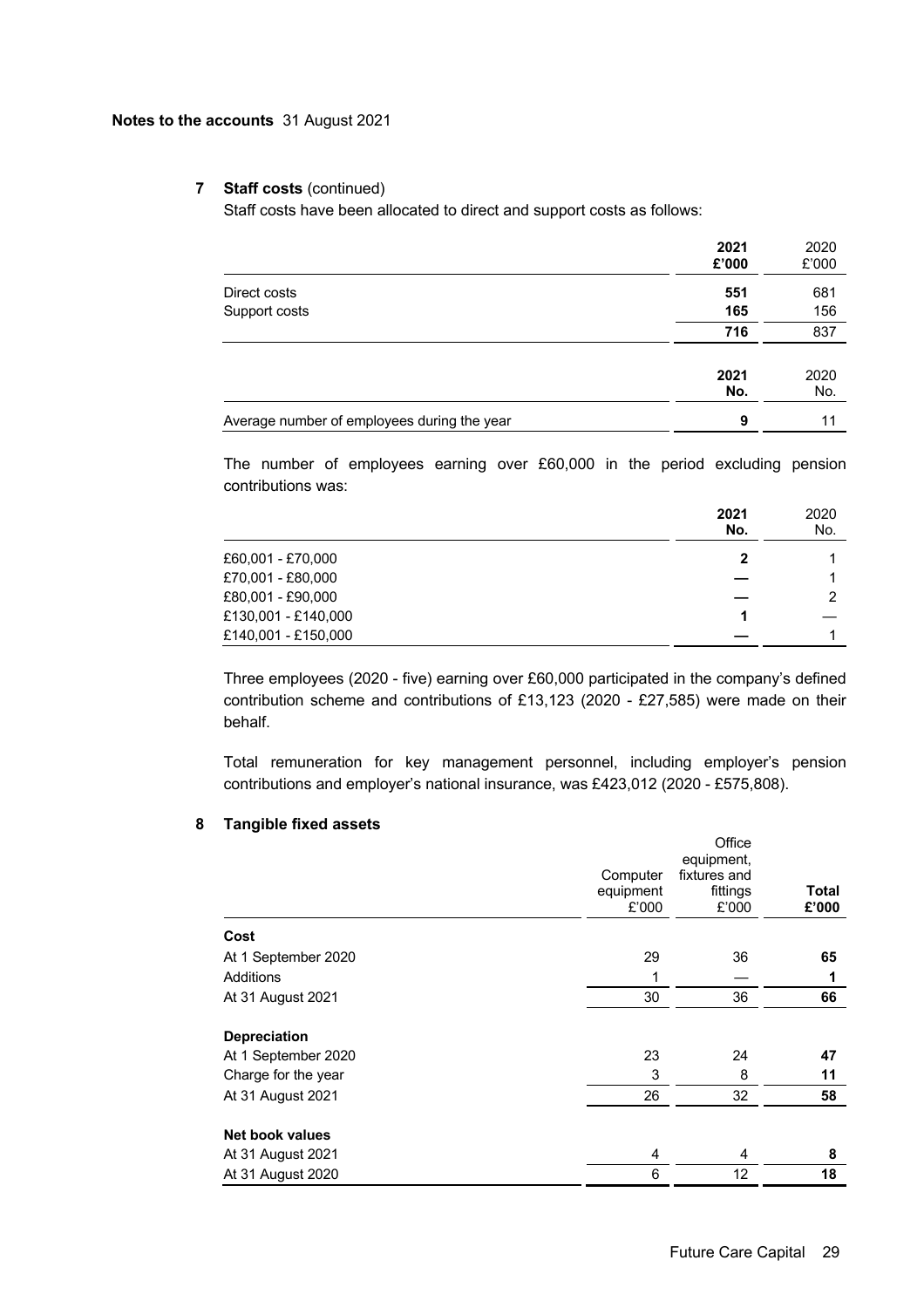### **9 Fixed asset investments**

|                                                                                                                                                                                            | 2021<br>£'000              | 2020<br>£'000           |
|--------------------------------------------------------------------------------------------------------------------------------------------------------------------------------------------|----------------------------|-------------------------|
| Market value at 1 September 2020                                                                                                                                                           | 10,349                     | 11.429                  |
| Additions at cost                                                                                                                                                                          | 3,486                      | 2.549                   |
| Disposals at carrying value (2021 proceeds £4,102,064; realised gains<br>£410; 2020 proceeds £3,757,621; realised gains £69,654)<br>Net unrealised gains<br>Market value at 31 August 2021 | (4,102)<br>1,013<br>10,746 | (3,688)<br>59<br>10.349 |
| Cash held in short term deposits and by investment managers                                                                                                                                | 84                         | 415                     |
| Value of listed investments at 31 August 2021                                                                                                                                              | 10,830                     | 10.764                  |
| Cost of listed investments at 31 August 2021                                                                                                                                               | 8,761                      | 8,713                   |

All listed investments were dealt with on a recognised stock exchange. Listed investments held at 31 August 2021 comprised the following:

|                         | 2021<br>£'000 | 2020<br>£'000 |
|-------------------------|---------------|---------------|
| UK bonds                | 946           | 1,149         |
| UK fixed interest       | 909           | 913           |
| Overseas index linked   | 285           | 483           |
| UK equities             | 2,117         | 1,860         |
| Overseas equities       | 3,964         | 3,830         |
| Alternative investments | 2.525         | 2,114         |
|                         | 10.746        | 10.349        |

## **10 Mixed motive investment**

This consists of one holding of ordinary shares in a UK registered company, Healthera Limited (company no. 09609198).

The charity measures the investment at cost less impairment given that reliable data cannot be obtained regarding its fair value. This value at the reporting dates is shown below:

|                                 | 2021<br>£'000 | 2020<br>£'000 |
|---------------------------------|---------------|---------------|
| At 1 September and at 31 August | 250           | 250           |

# **11 Debtors**

| 2021<br>£'000 | 2020<br>£'000 |
|---------------|---------------|
| 71            | Q.            |
| 71            | റ             |
|               |               |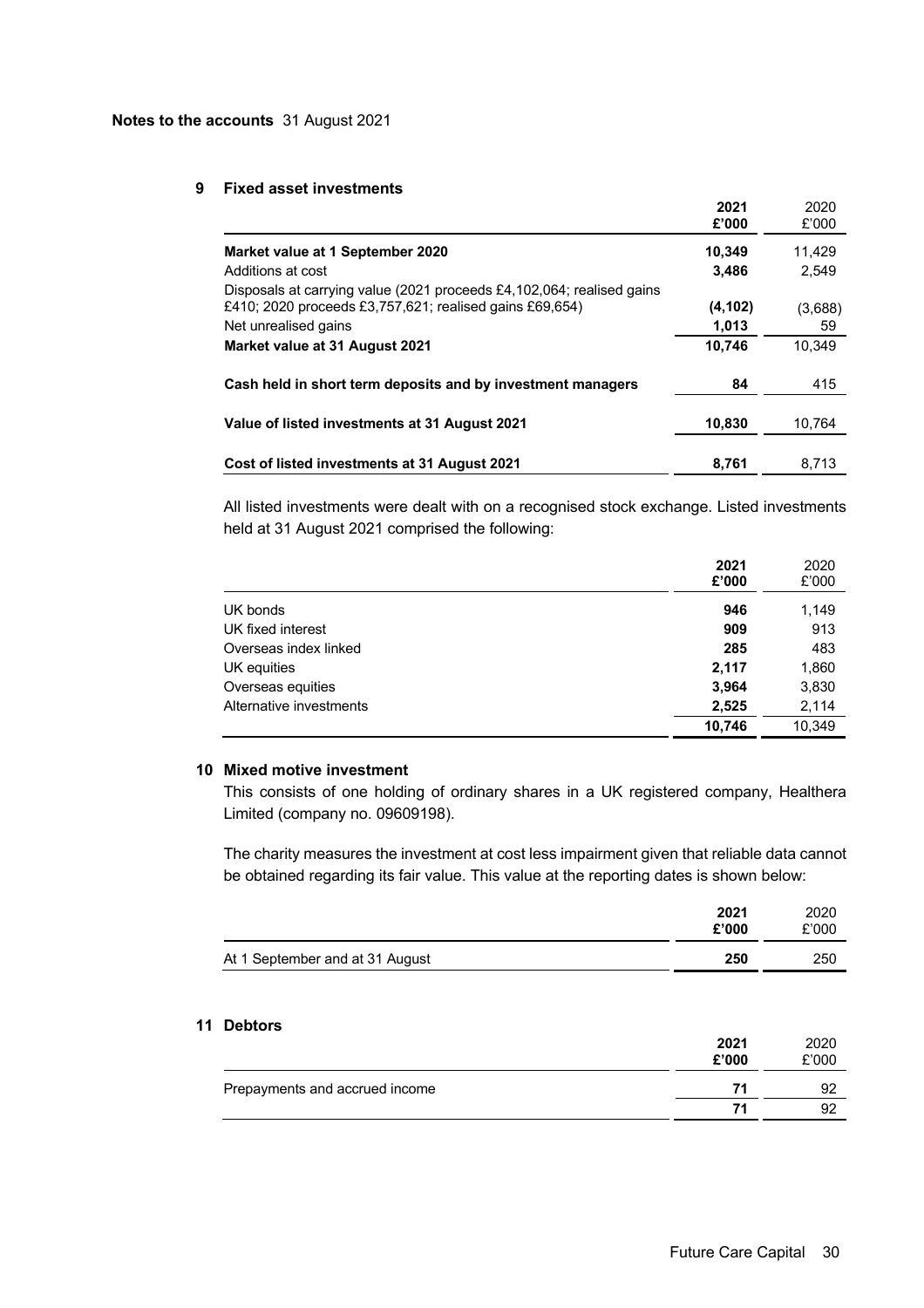## **12 Creditors**

|                                     | 2021<br>£'000 | 2020<br>£'000 |
|-------------------------------------|---------------|---------------|
| Amounts falling due within one year |               |               |
| Trade creditors                     | 78            | 178           |
| Other creditors                     | 9             | 8             |
| Accruals                            | 62            | 37            |
|                                     | 149           | 223           |

### **13 Provision for liabilities and charges**

|                        | 2021<br>£'000 | 2020<br>£'000 |
|------------------------|---------------|---------------|
| At 1 September         | 183           | 193           |
| Released in the period | (10)          | (10)          |
| At 31 August           | 173           | 183           |

The Company has a commitment to make a payment to Camden Pension Scheme in relation to enhanced pension benefits granted to an ex-employee as compensation for the years of prospective service that he was not able to earn. At the Charity's request, the liability at 31 August 2019 was valued by a qualified actuary who calculated that the value of the relevant liability value as at that date was £193,000. This resulted in an increase in the provision by £28,000. During the year ended 31 August 2021 £9,892 was accrued to reduce the provision (2020 – £9,892 was paid to reduce the provision). The provision will be reassessed and revalued at 31 August 2022 in line with the established policy.

### **14 Pension schemes**

## *Defined contribution scheme*

The Future Care Capital Pension Plan started in April 2017 and is managed by Smart Pension. The total contribution by the charity during the period was £84,614 (2020 - £42,908). £nil sum was owing to the pension fund at 31 August 2021 (2020 - £nil).

### **15 Statement of funds**

|                                  | Restricted<br>fund<br>£'000 | Unrestricted<br>general<br>fund<br>£'000 | <b>RCP</b><br>Pension<br>Fund<br>£'000 | 2021<br><b>Total</b><br>funds<br>£'000 |
|----------------------------------|-----------------------------|------------------------------------------|----------------------------------------|----------------------------------------|
| At 1 September 2020              |                             | 10,707                                   | 183                                    | 10,890                                 |
| Income                           |                             | 314                                      |                                        | 314                                    |
| Expenditure                      |                             | (1,269)                                  | (10)                                   | (1, 279)                               |
| Gains and losses                 |                             | 1,013                                    |                                        | 1,013                                  |
| <b>Balance at 31 August 2021</b> |                             | 10,765                                   | 173                                    | 10,939                                 |